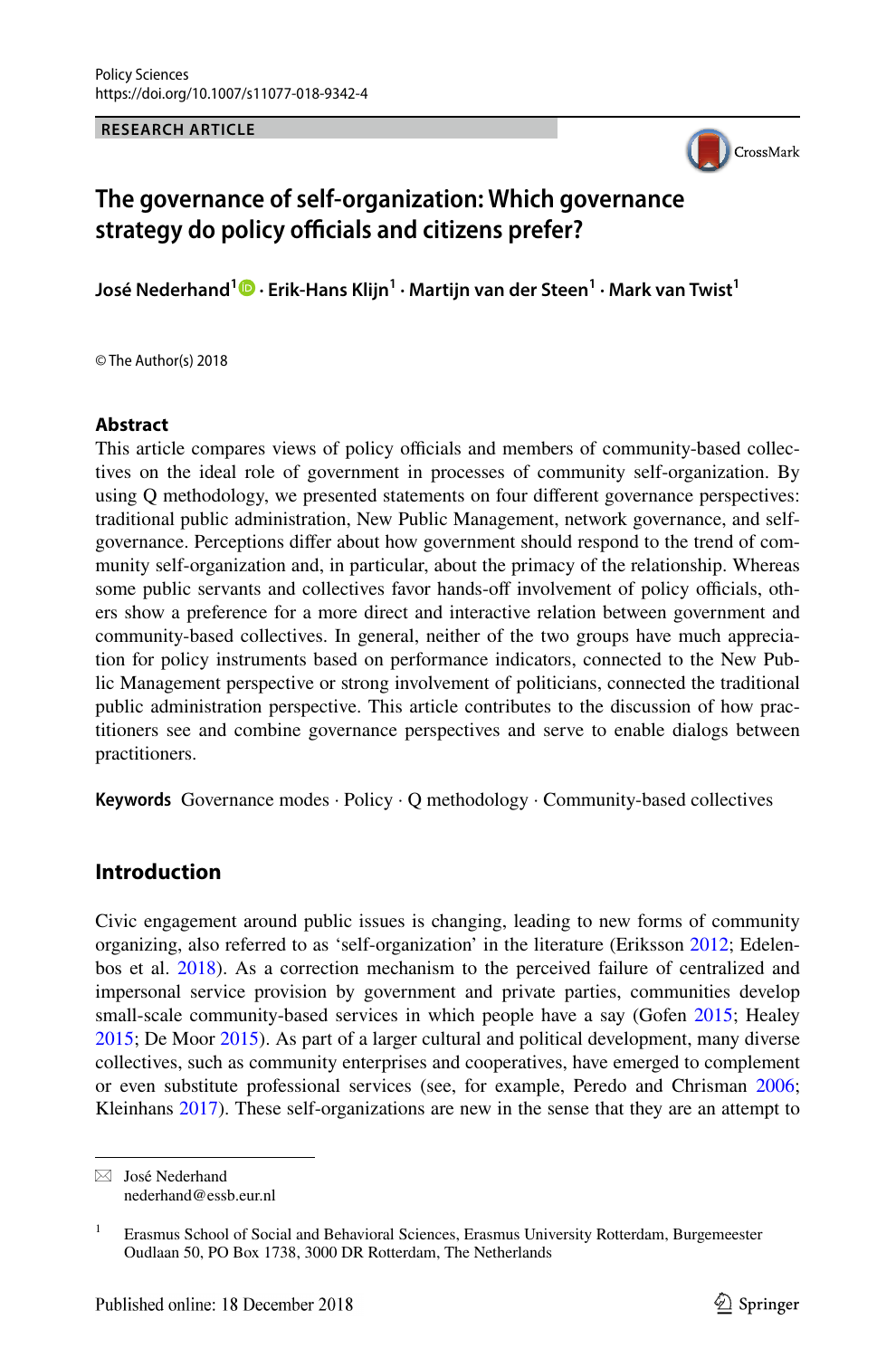break away from community organizing as either participating *in* government actions, or *opposed to* government initiatives, but as unrelated to government<sup>1</sup>. In this article, we use the term community-based collectives to refer to groups of citizens that initiate, own, and exploit specific collective community-based services.<sup>2</sup> As community-based collectives establish themselves as independent players in an already crowded and institutionalized public feld, entering into some kind of relationship with government is almost a prerequisite (Edelenbos et al. [2009](#page-19-6); Bekkers et al. [2014](#page-18-0)).

## This article: assessing governance preferences of citizens and policy officials

Although we see a growing number of these community-based collectives and, accordingly, see a growing attention given in the literature to how they organize themselves (Nederhand et al. [2016;](#page-20-1) Edelenbos et al. [2018\)](#page-19-1), there is very little research on what form of governance is actually preferred by policy officials and collectives. As a first step in researching the (causal) question of the efects of such relationship, this study systematically examines the perceptions on relevant governance orientations among both local policy officials and key members of collectives. The central question of this article is: *How do policy officials and key members of community-based collectives perceive the (ideal) governance relationship between government and collectives*? Our main contribution is twofold. First, this article contributes to the theoretical debate about what governance modes various actors prefer, but also how various governance perspectives, and accompanying policy mechanisms, are combined (See Levi-Faur [2012;](#page-20-2) Lægreid [2016\)](#page-20-3). In this research, we identify four governance modes, which involve diferent preferences for policy instruments, that are expected to attain the general aim of government (Salamon [1981;](#page-20-4) Considine [2001](#page-19-7); Howlett [2009](#page-19-8)). Promotion of dichotomous sets of governance strategies like 'market versus state' or 'hierarchical versus collaborative' led to blunt thinking about instruments and their modalities which is not helpful for furthering understanding of policy design (Howlett [2014\)](#page-19-9). That is to say, administrative practice usually involves the use of multiple tools in policy instrument mixes. However, the nature of these mixes and how behavioral aspects of policymakers lead them to favor one design over another remains understudied (Bressers and O'Toole [2005;](#page-19-10) Eliadis et al. [2005](#page-19-11); Howlett [2018](#page-19-12)). Our contribution is a modest, but essential frst step in developing a more ambitious research agenda on how mixes of normative expectations afect results of community-based collectives. Second, this article provides a frm basis for facilitating dialogs between practitioners about these views by providing a theoretically grounded exploration on diverging views of governance steering between these two groups. A mismatch in normative expectations and attitudes on how the relationship between policy officials and community-based collectives should be organized and governed might have important consequences for the chances of success of collectives (for

<span id="page-1-0"></span> $1$  Of course, from a historical point of view, these community-based collectives are anything but new since early examples of self-organization historically preceded the development of the state-controlled services of the twentieth century, and have been present ever since (De Moor [2015;](#page-19-4) Denters [2016\)](#page-19-13). Contrary to the more historical instances of community-based collectives, these 'new' collectives establish themselves as independent players in an already crowded and institutionalized public feld.

<span id="page-1-1"></span><sup>&</sup>lt;sup>2</sup> We do not refer to entire communities that are self-organized, but specific organizational entities, 'collectives' organized around a specifc function—which also implies that these community-based collectives operate within the bounds of regular society, with all the normal rules and regulation.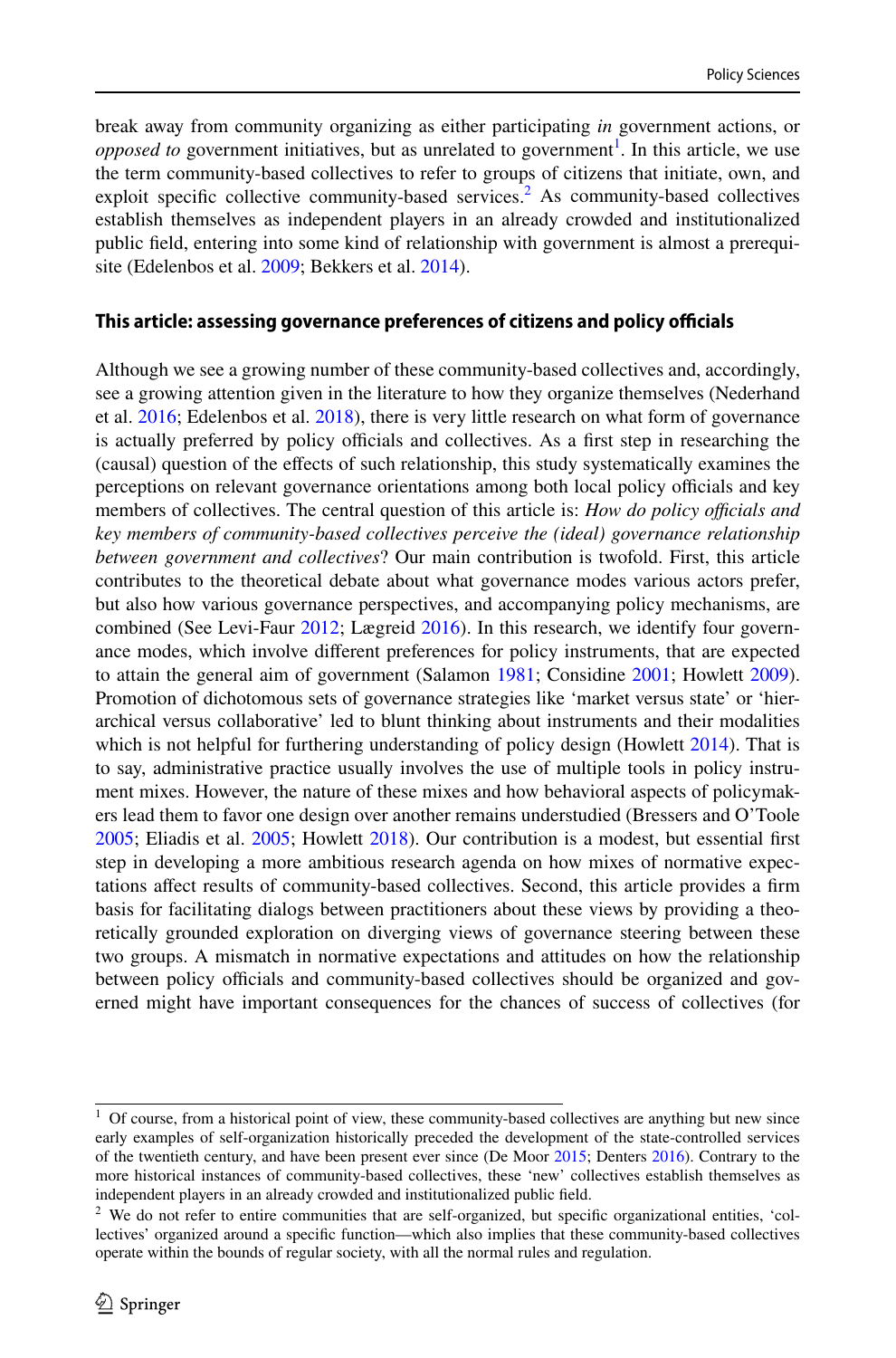example Edelenbos et al. [2009](#page-19-6); Nederhand et al. [2016](#page-20-1)). Hence, the issues of steering and intervention are key attributes of effective policy making (Hajer [2003](#page-19-14)).

To gain insight into the difering perspectives on governance relationships, we use Q methodology (Brown [1980\)](#page-19-15), a methodology especially suitable for identifying and systematically and scientifcally mapping underlying inter-subjectivity on a topic. We frst distinguish and discuss four theoretical perspectives on governance ("[Perspectives on govern](#page-2-0)[ance](#page-2-0)" section). We then explain the research method (Q methodology), how we used it, and how we constructed the statements for the sort process, for which we used the literature on governance perspectives (["Research design: Q sort statements and respondents' selec](#page-5-0)[tion"](#page-5-0) section). Next, we analyze the distinction in governance perspectives between the two groups of respondents (["Results"](#page-9-0) section). In the final section, we address important conclusions and limitations and consider avenues for future research.

## <span id="page-2-0"></span>**Perspectives on governance**

There is a massive literature on the relationship between government and society and on governance as the way policy is formed and implemented to infuence that relationship and achieve public goals. Within this literature, it is possible to distinguish coherent clusters that share a specifc focus on certain elements or values of governance; these elements are not coherent theories, but rather joint perspectives on what is important in governance (e.g., Bourgon [2011](#page-19-16)). Such perspectives can be useful for studying the exchange relationship of government and community-based collectives. For the purpose of this study, we have discerned four perspectives on governance that refect clusters in the literature and have proven to be recognizable and relevant in the view of practitioners. We discern the following four perspectives: traditional public administration, New Public Management, network governance, and self-governance<sup>3</sup>. We will discuss each perspective briefly and present the consequences of each perspective for the relation between government and community-based collectives. We do not strive toward a defnitive clustering of the governance literature, but for a lens that can be used to study the perceptions of the mutual interaction between policy officials and active citizens. We also acknowledge that the fourth perspective (self-governance) is the least well known and least well developed. The perspectives can help us to generate statements for the empirical analysis of the perceptions of respondents on governance. At the end of this section, we compare the four governance perspectives and highlight similarities and diferences.

<span id="page-2-1"></span><sup>&</sup>lt;sup>3</sup> We want to emphasize that we present governance perspectives here, so more or less coherent ideas on how to govern state-society relations and to form and implement policy. That is not exactly the same as coordination mechanism as is sometimes presented in more economic literature (see Ostrom [2010](#page-20-5)) or organizational literature (Powel [1990\)](#page-20-6) like market, hierarchies and networks although the two are related. But in governance perspectives much more other aspects are emphasized than in the literature about coordination mechanism [for instance, in the governance network perspective, as we distinguish it, much emphasizes is laid on network management as governance strategy, while this does not receive much attention in the literature on networks as coordination mechanism (see Powel [1990](#page-20-6))].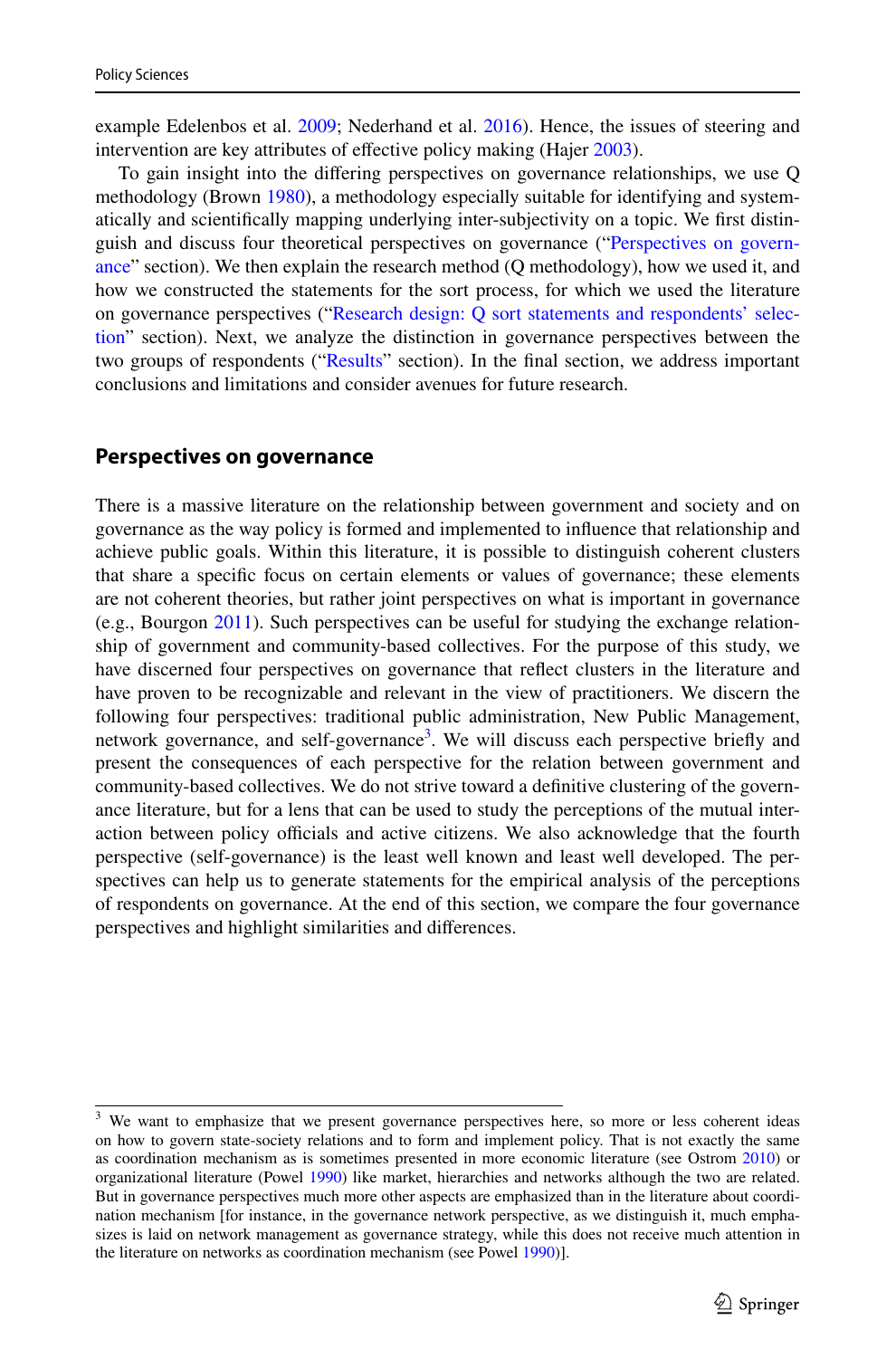#### **Traditional public administration: safeguarding public values**

The frst theoretical perspective examined is that of traditional public administration (TPA). This perspective focuses on governance as ensuring legal(istic) values, achieving political goals, and safeguarding public values, especially equal treatment, legality, and democracy (Wilson [1989](#page-20-7)). Governmental organizations are characterized as impersonal rational sys-tems that prescribe neutral behavior for policy officials (Weber [1978\)](#page-20-8). Political goals of officeholders are favored, and so political decisions guide what policy officials should do. Moreover, this perspective emphasizes the rule of law and legalistic values. The presence of impersonal and stable rules shields citizens from arbitrariness, power abuse, and personal whims (Bartels [2013](#page-18-1)). With regard to collectives, this implies that the interaction should take place along the lines of clear regulations. The explicit standardization of functions, processes, and rules makes interaction with the bureaucratic organization perfectly predictable (Dror [1968\)](#page-19-17). Hence, public values, such as impartiality and impersonality, which guarantee that values of equality, transparency and democracy are not violated, are key. From a TPA perspective, safeguarding these public values is especially important now that collectives are becoming increasingly prominent in public service provision. Therefore, to compensate for failures within civil society, government should use policy instruments that regularize collectives that provide services to citizens to ensure that they meet those public values of equality and democracy.

#### **New Public Management: governing through performance indicators**

The second perspective is that of New Public Management (NPM). It is difficult to provide a defnitive image of NPM (Pollitt et al. [2007](#page-20-9); see Hood [1991;](#page-19-18) Lane [2000](#page-20-10)). However, the main features of NPM focus on improving the efficiency and effectiveness of public service delivery through the use of policy instruments that focus on the management of processes and systems. In the NPM view, governments decide what they want, specify outputs, and then decide which organizations—public but autonomous, nonproft, or private—can best deliver the service (Osborne and Gaebler [1992\)](#page-20-11). Moreover, the use of business instruments (strategic and performance management techniques and performance indicators) are crucial to any conceptualization of NPM (See Hood [1991\)](#page-19-18). For this idea to work, two very important conditions have to be met: goal specifcation and monitoring capability. Thus, public actors have to be able to defne goals and translate these into performance indicators and actually be able to monitor the implementation of the actors' activities. In this perspective, governments thus occupy a superordinate position in relation to collectives that provide services (e.g., principal–agent relation). Once performance indicators have been set, policy officials can take a more hands-off approach to their monitoring role.

## **Network governance: managing performance through joint interaction**

The third perspective is that of network governance. Here, government relates to collectives in a more horizontal way, resulting in more intense interactions. Governing takes place through the usage of procedural policy tools (Howlett [2000](#page-19-19)). Procedural tools, like process design rules, or arranging interactions, can be seen as techniques of network management (Agranoff and McGuire [2001](#page-18-2); Klijn and Koppenjan [2016\)](#page-19-20). They are aimed at altering and improving policy interaction, but they do so indirectly by structuring interactions without determining their outcome (Howlett [2018\)](#page-19-12). The governance perspective emphasizes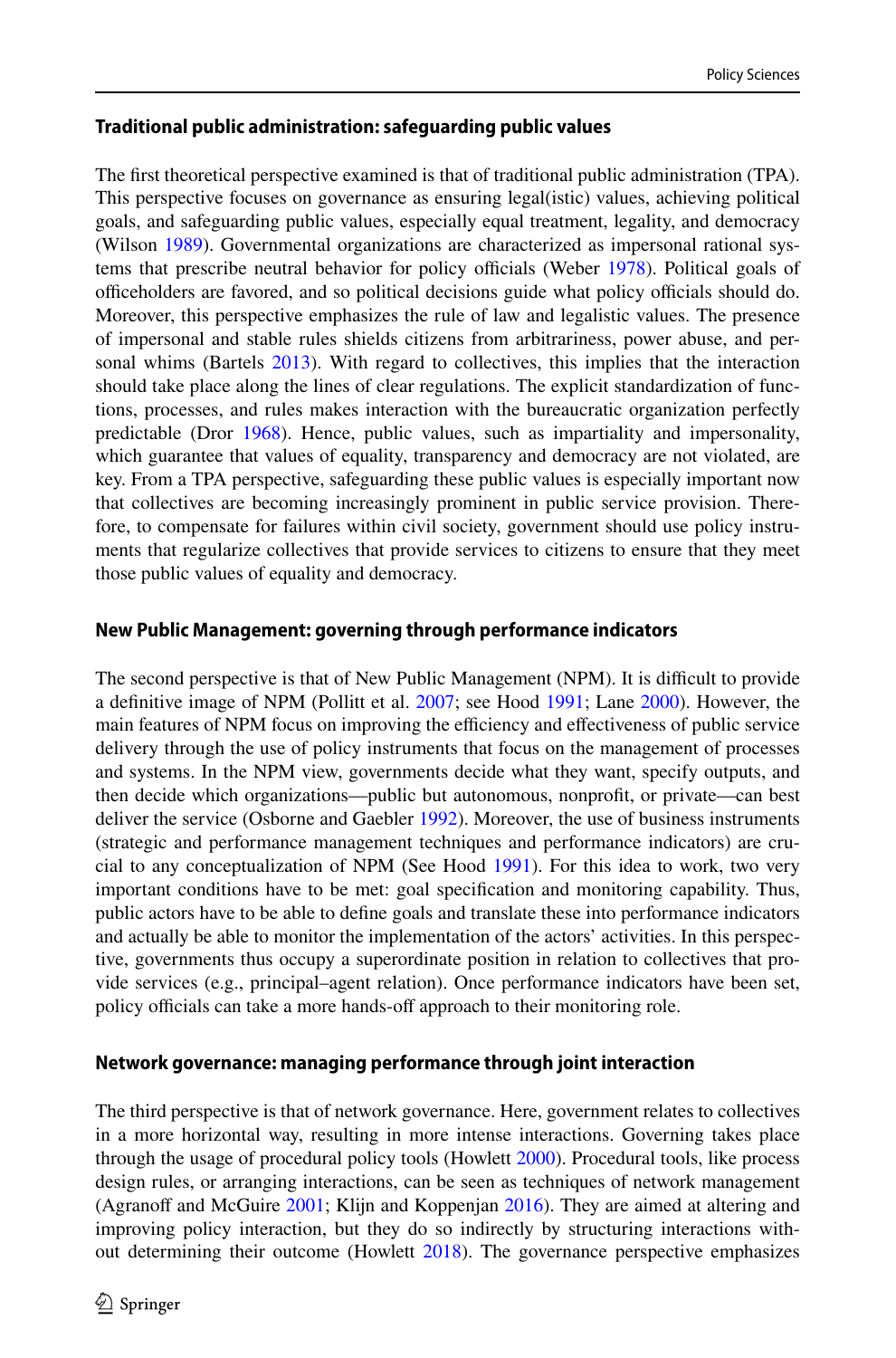the importance of inter-organizational coordination and quality of decision making (Klijn and Koppenjan [2016](#page-19-20)). In this perspective, public goals and policies are defned and implemented through a process of interaction and negotiation; policy and service delivery are achieved in networks of mutually dependent actors. Managerial efforts of policy officials focus on activating actors, organizing joint-research meetings (joint fact fnding), and composing a set of mutually agreed upon rules of behavior. Whereas the relationship between government and collectives under NPM is more strongly contractual and performance based, in network governance it is a more interdependent horizontal relationship, with emphasis on joint action and facilitating cooperation to deliver societal outcomes.

#### **Self‑governance: fostering autonomy of community‑based collectives**

Recently, the perspective of self-governance has been re-emerging (Bourgon [2011;](#page-19-16) Sørensen and Torfng [2007](#page-20-12)). Naturally, the idea that (small) groups of people can organize collective goods without market mechanism or hierarchy has been emphasized by others, not the least Elinor Ostrom. Sometimes, this is presented as 'clubs' (see Ostrom [2010\)](#page-20-5): groups of individuals that create private associations to provide themselves with non-rival but small-scale goods and services, but also exclude non-members.

As a governance perspective, thus how it is used in this article, the idea of self-governance has a long history (for instance, in the nineteenth century, when various collectives were established to solve social problems). The key point of this perspective is that the dynamics that produce public value start within society and, as such, government relates to that (De Moor [2015](#page-19-4)). For example, government can relate to these initiatives of society by letting go, by blocking, by facilitating, or by attempting to 'organize' more selforganization (Nederhand et al. [2016;](#page-20-1) van der Steen et al. [2016](#page-20-13)). Thus, governments tend to follow and improve self-organization of citizen and society initiatives rather than initiate and organize them. Self-governance is not equivalent to a *laissez*-*faire* approach to government (see also Rhodes [1997](#page-20-14)), nor does it imply that self-organization is disconnected from government action. Almost all self-organizing activities take place within the bounds of government jurisdiction and in regulated spaces and involve interests of other stakeholders—either in or outside the self-organized community. The essence of this governance perspective is that because societal actors take action themselves, government actors need to relate to these often-uninvited actions (see Sørensen and Torfng [2007\)](#page-20-12). The policy instruments appropriate for the self-governance perspective would thus be more restrained. They would include things like removing barriers for collectives to function, supporting them by providing fast access to public decision making, and maybe encouraging collectives by small subsidies. But essentially governments would stay away from steering strongly on the content (which is been done in the network perspective). Although the selfgovernance mode of governance contains elements of the network governance perspective in the sense that both emphasize a more horizontal type of relationship between the public and societal sphere, we observe several signifcant diferences which makes it logical to identify them as separate perspectives. In the network governance perspective, the government does have a very active role in linking, collaborating, and co-producing services with the collective by intense network management strategies. In the self-governance perspective, goals of collectives are emphasized more and government is not very active in managing the relation and the output of the service. Thus, in a self-governance perspective,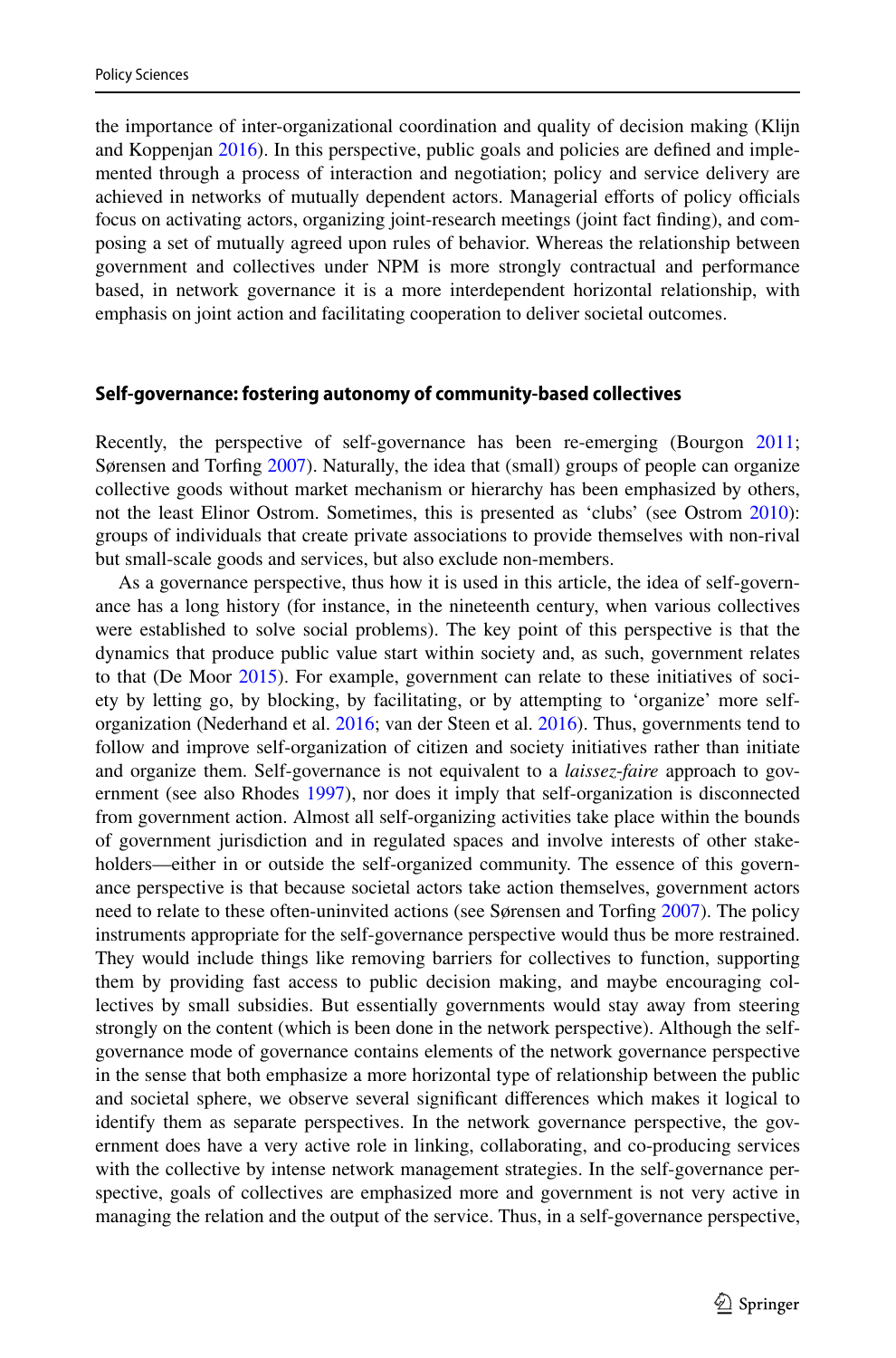governments are not really co-producing services with collectives but are at larger distance only facilitating and reducing obstacles.

#### **The four perspectives compared**

The governance relationship between government and community-based collectives can therefore be perceived in very distinct ways. When the theoretical perspectives are applied to diferent aspects of this relationship, each mode has a diferent view (See Table [1](#page-6-0)). Based on the well-established practice of NPM and network governance, in particular, we would expect policy officials to embrace these two perspectives. For collectives, on the other hand, we expect a preference for the self-governance perspective.

#### <span id="page-5-0"></span>**Research design: Q sort statements and respondents' selection**

Q methodology is increasingly applied by public administration scholars in the systematic study of perceptions (Durose et al. [2015\)](#page-19-21). In brief, Q methodology presents a series of statements representative of the debate on an issue to the respondents, who are asked to sort the statements into a distribution of preference (a Q sort). From this distribution, statistically signifcant factors are derived and interpreted (Watts and Stenner [2012](#page-20-15)). By using Q methodology, it is possible to develop a set of statements based on the four perspectives identified in Sect.  $2$  and administer these statements in random order to policy officials and community-based collectives to explore whether and how these perspectives operate in practice. Hence, respondents are not presented the perspectives, but only the individual statements derived from them. By measuring perceptions rather than actual behavior, the Q sort concerns the studying of subjectivity. The usage of a statistical tool in combination with a well-developed stepwise approach makes the method explicit and replicable (Watts and Stenner [2012](#page-20-15); McKeown and Thomas [2013](#page-20-16)). We will now explain the threestep approach that we followed.

Q methodology *frst* requires researchers to comprehensively capture the diversity of the debate. There are several ways to establishing the breath of the debate around a particular issue (see Jefares and Skelcher [2011;](#page-19-22) Watts and Stenner [2012\)](#page-20-15), by using interviews, focus groups, policy and/or media discourses, and academic discourses. In this article, we take the academic discourse as a starting point (see Durning and Osuna [1994;](#page-19-23) Klijn et al. [2016](#page-19-24)). This allows researchers to relate the profles that result from the empirical analysis more strongly to existing theoretical debates. We, therefore, started to develop sample statements by extracting a long list of statements from our reading of the literature around the four perspectives outlined in Sect. [2.](#page-2-0) By systematically sorting the statements in a  $3\times2$  grid (see Table [2](#page-7-0)), we reduced the number of statements while simultaneously safeguarding the diversity of the debate. Our approach follows the statement-sampling method developed by Dryzek and Berejikian ([1993\)](#page-19-25). Across the horizontal axis, the grid considers three types of statements that are relevant for examining the relationship between government and collectives: relationships between entities, degrees of agency and governance profession. In addition, across the vertical axis, the grid considers two types of statements: defnitions and prescriptions following, for instance, those of Jefares and Skelcher [\(2011](#page-19-22)) and Klijn et al. ([2016\)](#page-19-24). To ensure a balanced sample, we retained four statements in each cell. Each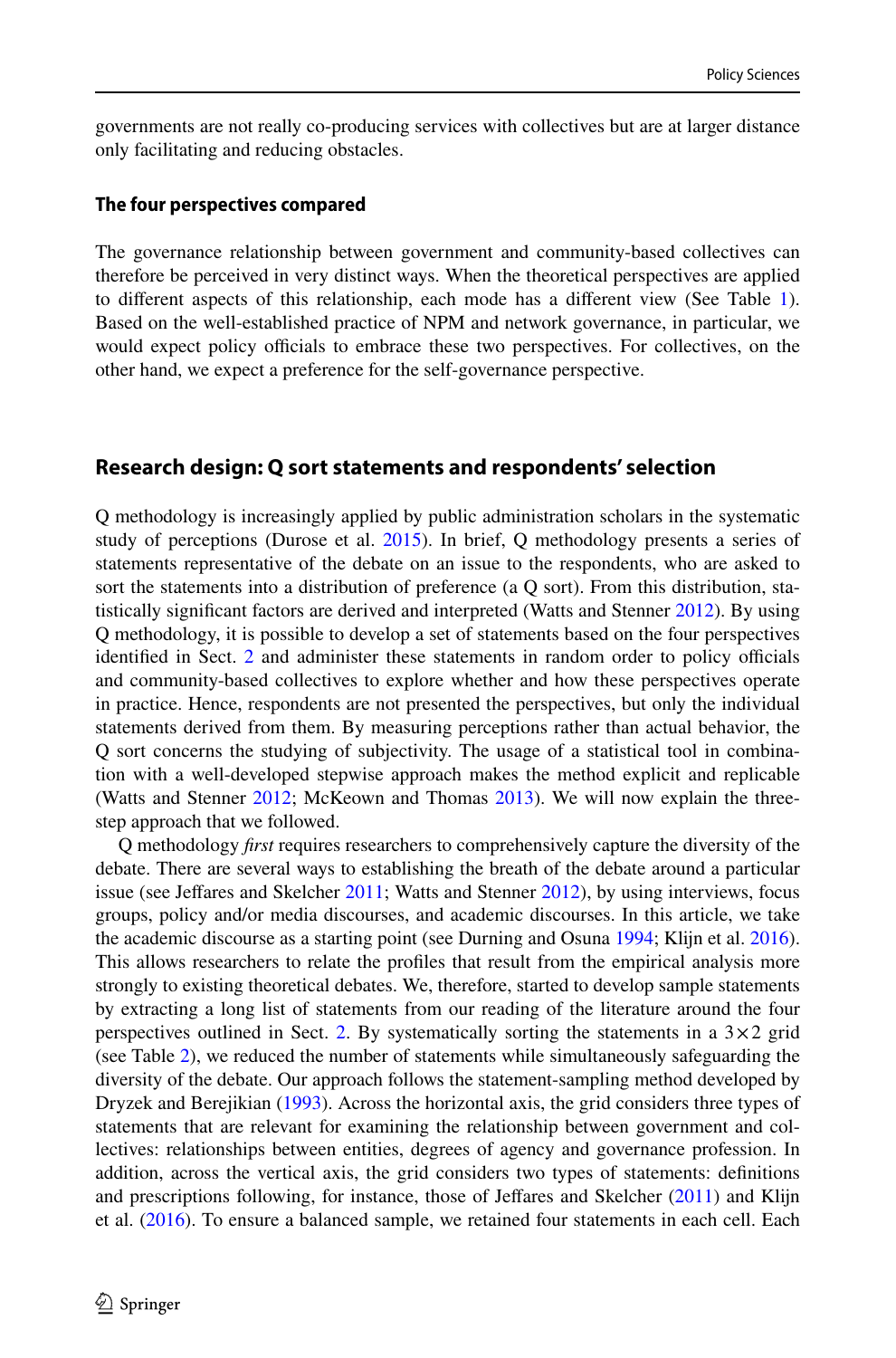|                           | Traditional public administration New Public Management                                                      |                                                                                                                                            | Network governance                                                                                                                                                    | Self-governance                                                                                                                                                    |
|---------------------------|--------------------------------------------------------------------------------------------------------------|--------------------------------------------------------------------------------------------------------------------------------------------|-----------------------------------------------------------------------------------------------------------------------------------------------------------------------|--------------------------------------------------------------------------------------------------------------------------------------------------------------------|
| Focus                     | safeguarding public values (like<br>Achieving political goals and<br>as equality, democracy)                 | Improving efficiency and effec-<br>tives of service delivery                                                                               | coordination and quality of deci-<br>Improving inter-organizational<br>sion making                                                                                    | Improving self-governance of non-<br>governmental actors                                                                                                           |
| Roles of policy officials | Neutral bureaucrat                                                                                           | Monitoring entrepreneur                                                                                                                    | Active Network Manager                                                                                                                                                | Distant facilitator                                                                                                                                                |
|                           | Relation with government Interaction with collectives takes<br>place along the lines of clear<br>regulations | Interaction with collectives takes<br>policy goals and performance<br>place along the lines of clear<br>indicators                         | prominent network managers<br>Interaction with collectives is<br>intense. Policy officials as                                                                         | and collectives are limited. Policy<br>Interactions between public actors<br>officials following rather than<br>leading                                            |
| Policy instruments        | Using rules and regulations to<br>improve service delivery of<br>collectives                                 | Using business instruments (mod-<br>ern management techniques,<br>improve service delivery of<br>performance indicators) to<br>collectives | improve services by collectives<br>finding), process rules, etc., to<br>research gatherings (joint fact<br>activating actors, organizing<br>Using network management: | Use facilitating instruments (remov-<br>dies that do not damage identities<br>and encouraging by small subsi-<br>ing obstacles, providing access<br>of collectives |
|                           |                                                                                                              |                                                                                                                                            |                                                                                                                                                                       |                                                                                                                                                                    |

<span id="page-6-0"></span>Table 1 Four dominant perspectives on governing self-organization **Table 1** Four dominant perspectives on governing self-organization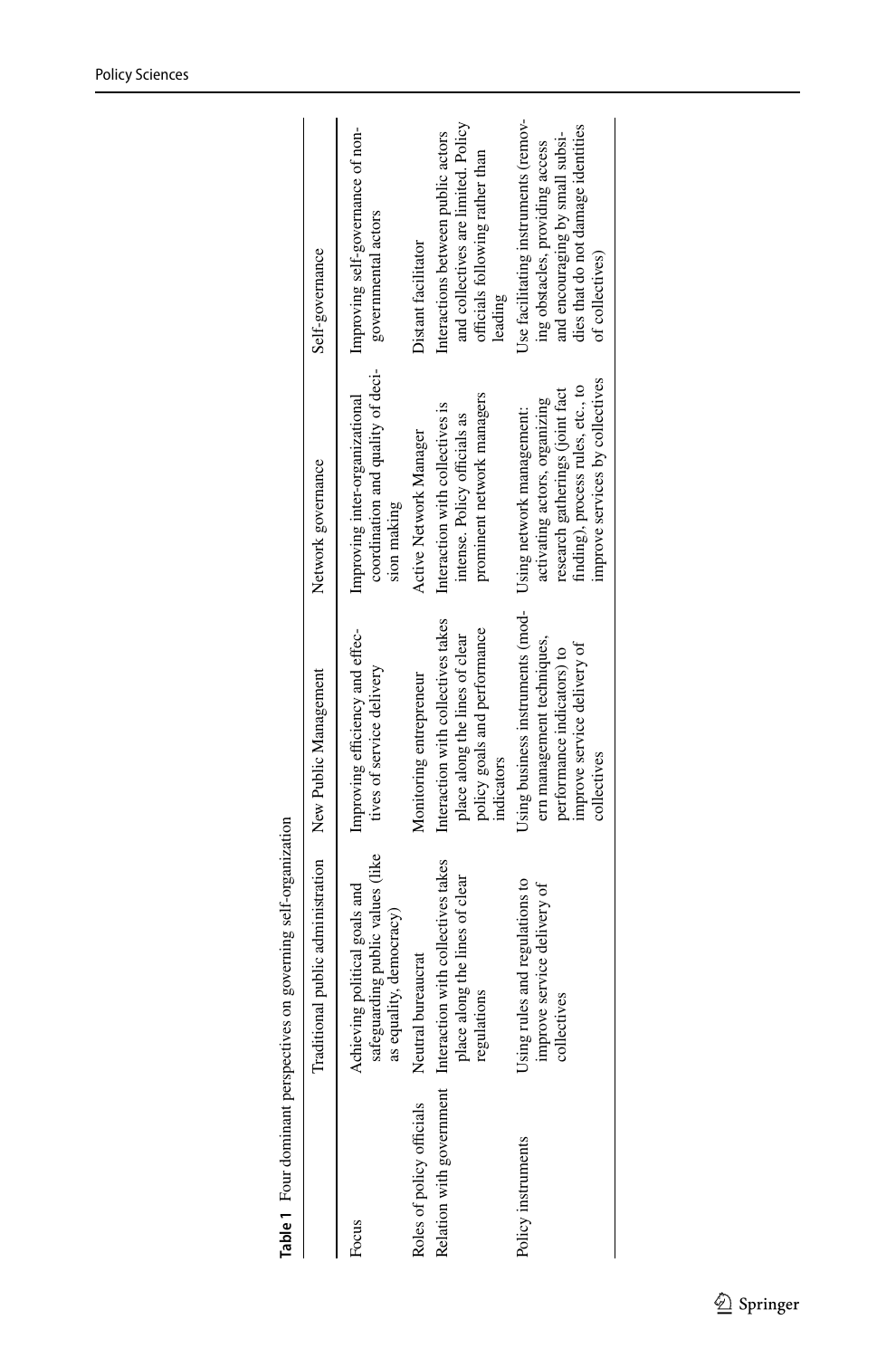<span id="page-7-0"></span>

| ഇ<br>Springer | Table 2 Statement sampling grid                                                                                                       |                                                                                                                                                                                                                                                                                                                                                                                                                                 |                                                                                                                                                                                                                                                                                                                                                                                                                                                                                    |                                                                                                                                                                                                                                                                                                                                                                                                         |
|---------------|---------------------------------------------------------------------------------------------------------------------------------------|---------------------------------------------------------------------------------------------------------------------------------------------------------------------------------------------------------------------------------------------------------------------------------------------------------------------------------------------------------------------------------------------------------------------------------|------------------------------------------------------------------------------------------------------------------------------------------------------------------------------------------------------------------------------------------------------------------------------------------------------------------------------------------------------------------------------------------------------------------------------------------------------------------------------------|---------------------------------------------------------------------------------------------------------------------------------------------------------------------------------------------------------------------------------------------------------------------------------------------------------------------------------------------------------------------------------------------------------|
|               | Ideal type/basic mechanism                                                                                                            | Entity/relationship                                                                                                                                                                                                                                                                                                                                                                                                             | Agency                                                                                                                                                                                                                                                                                                                                                                                                                                                                             | Governance profession                                                                                                                                                                                                                                                                                                                                                                                   |
|               | Definition: In the collaboration process between<br>is important<br>policy officials and collectives, it<br>$\mathfrak{t}\circ\ldots$ | s2 reward collectives when they<br>collectives make their own deci-<br>s1 secure public values such as<br>equality, democracy and trans-<br>contribute to achieving policy<br>s4 remain at a distance to let<br>between policy officials, col-<br>lectives and other relevant<br>s3 arrange consultations<br>stakeholders (P3)<br>objectives (P2)<br>parency (P1)<br>sions $(P4)$                                               | s7 let politicians and policy officials determine,<br>s5 let politicians play a key role in defining the<br>s6 determine clear performance criteria to hold<br>s8 let collectives define their preferred direc-<br>partner organizations, how to support collec-<br>(possibly supported by policy officials) (P4)<br>together with collectives and their potential<br>tion themselves and learn from one another<br>collectives accountable (P2)<br>direction (P1)<br>tives $(P3)$ | the rules of play, and policy offi-<br>ity and the public interest come<br>s9 acknowledge that impartial-<br>s10 characterize the collabora-<br>s11 compose a set of mutually<br>tion process by a business-like<br>s12 let collectives determine<br>agreed rules of behaviour, so<br>that parties know where they<br>cials help where needed (P4)<br>relationship (P2)<br>stand $(P3)$<br>first $(PI)$ |
|               | predomi-<br>Prescription: Policy officials should<br>nantly                                                                           | collectives from leading to unde-<br>collectives, they are self-steering<br>sirable situations (such as exclu-<br>performance and impact of col-<br>s15 connect relevant parties to<br>s13 prevent the emergence of<br>s14 gain insight into the final<br>one another and facilitate the<br>sion, arbitrariness, etc.) (P1)<br>collaboration process where<br>s16 not hinder or take over<br>lectives (P2)<br>needed(P3)<br>(भि | s17 keep a good view and control on what hap-<br>s20 remove obstacles and barriers that hinder<br>s19 encourage collectives to open up to col-<br>s18 encourage collectives to be transparent<br>about their performance (P2)<br>laboration possibilities (P3)<br>pens within collectives (P1)<br>collectives (P4)                                                                                                                                                                 | tives and their partners to realize<br>formulating smart performance<br>s23 work together with collec-<br>s21 check that nothing is done<br>tives are given the freedom to<br>that conflicts with municipal<br>develop in the direction they<br>s22 stimulate collectives by<br>s24 take care that collec-<br>public goals (P3)<br>frameworks (P1)<br>agreements (P2)<br>$\text{desire}$ $(\text{P4})$  |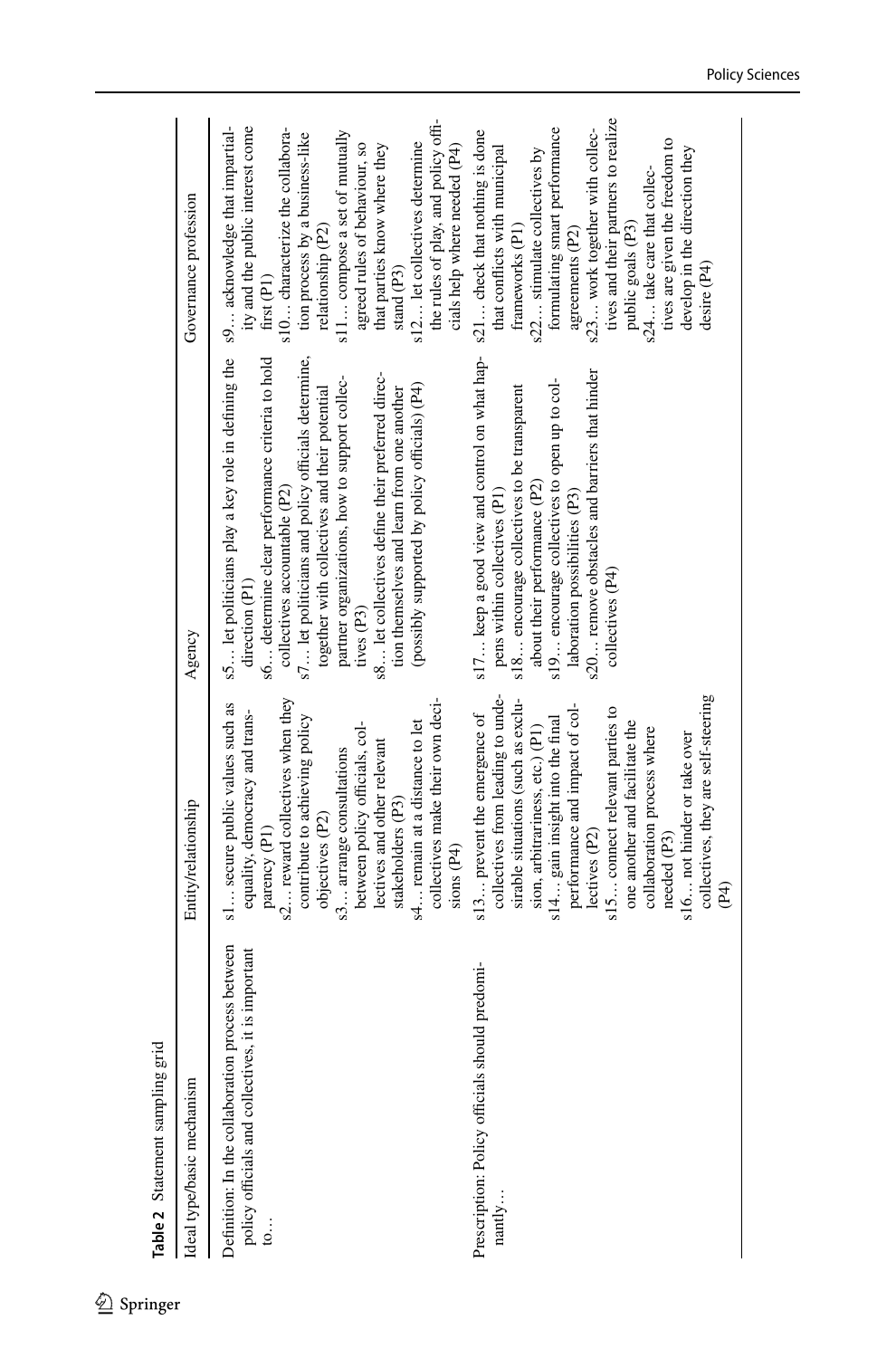statement is inspired by one of the four perspectives, resulting in a total of 24 statements (See Table [2](#page-7-0) below).

To ensure the compatibility of the statements with the practitioners' experiences, we conducted a pilot study. Before activating the study online, the preliminary Q-set was tested 'ofine' in a face-to-face setting. We instructed two participants from the side of collectives (one initiator and one expert working for an umbrella organization specializing in community-based collectives) and two policy officials to sort the statements and to list the statements that they failed to understand, found similar in meaning, or considered irrelevant. We also asked whether they had additional remarks about missing crucial dimensions. Their feedback resulted in several adjustments and refnements of the Q-set.

The *second* step is to present the study to participants: in this case, policy officials and  $\alpha$  collectives. Most Q studies find samples of between 25 and 40 respondents sufficient to establish the number of shared subjective viewpoints operant around a topic (Brown [1980;](#page-19-15) Watts and Stenner [2012\)](#page-20-15). Our  $P$  set is composed of 40 policy officials and 40 collectives. The participants are working in the feld of care and welfare in the Netherlands. We fnd this domain specifcally important to study as this policy area is traditionally characterized by a strong government presence. Given the demographic of our P set, we decided to administer our study online using an application called  $POETQ<sup>4</sup>$  $POETQ<sup>4</sup>$  $POETQ<sup>4</sup>$ . We asked the participants in a corresponding email to let us know when they had difculties with the Q sorting procedure so that we could offer additional instructions.

We emailed a link to the online  $Q$  sort to 80 policy officials working in Dutch local governments. The policy officials whom we approached are involved in policymaking functions in departments of medium-to-large-sized municipalities that focus upon designing care and welfare policies. We strived to select policy officials who have direct contact with collectives. Around 35% of the participants consisted of professional contacts from our network in this sector, while the other  $65\%$  were selected by top officials, who send out the invitation to the welfare policy department in their organization. A total of 40 people completed the Q sort  $(50\%$  response rate). Despite our efforts to only select officials who are experienced in working with community-based collectives, a small minority of policy officials indicated that they did not have much contact with collectives. As the differences with their colleagues who had direct contact were small, we chose to keep these policy officials included in our analysis. Furthermore, we emailed a link to the online  $Q$  sort to 95 initiators of care and welfare collectives in the Netherlands. We only selected collectives that are community-based organizational entities initiated, owned, and controlled by citizens and are organized around a specifc welfare/care function. They are thus distinct from government (and cannot be attributed as co-productions). With regard to the collectives, we also selected participants in two diferent ways to counteract a potential bias. We made use of two online databases: MAEX and Vilans. In the case of the MAEX database, collectives need to register themselves. Via the database that is linked to a website ([https://www.](https://www.maex.nl/initiatieven/) [maex.nl/initiatieven/\)](https://www.maex.nl/initiatieven/), collectives make their societal value transparent and can get better connected to funds and possible partners or volunteers. This implies a certain amount of digital skills on the side of the collectives. The Vilas database consists of 170 care and welfare collectives. These collectives were actively spotted and included by the organization Vilans itself. For the collectives, this implies that they need to be visible to the professionals of Vilans to be added to the database. In conclusion, a potential bias exists in favor

<span id="page-8-0"></span><sup>4</sup> <https://stephenjeffares.wordpress.com/poetq/>.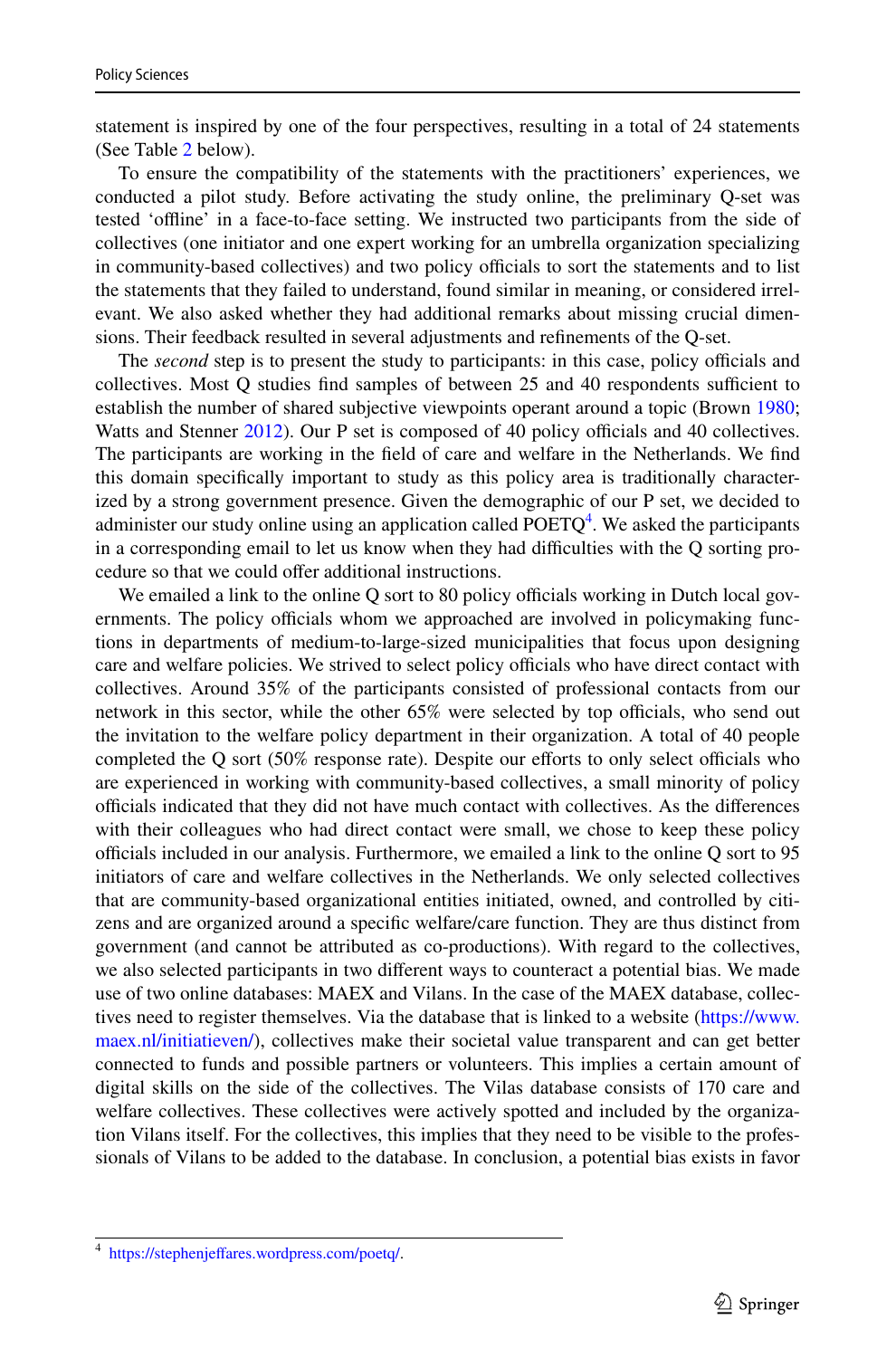of those collectives with good digital and networking skills. In selecting the collectives, we also took the phase of the initiative into account as this can infuence perceptions regarding governance issues. We only approached collectives that were well established and had thus transited the initiating phase. A total of 40 people completed the Q sort (42% response rate).

The *third* step concerns the process of Q sorting. Our participants sorted the 24 statements into seven piles representing the seven degrees of agreement, ranging from 'most agree'  $(+3)$  to 'least agree'  $(-3)$  (See "Appendix [1"](#page-15-0)). Subsequently, the respondents had to choose between statements, as they were restricted in how many statements they could place in each pile. Respondents are not presented with the perspectives but only with the individual statements (in random order). With regard to the reliability of fndings, there is a double-check in the POETQ program, namely (1) by showing the pyramid/sort and asking whether the participant confrms the order and (2) by explicitly showing the statements the participant agreed and disagreed with most and asking for clarifcation and refection on the reasons why they did so. By these means, the respondents were given the opportunity to refect on their choice of statements with which they agreed and disagreed with the strongest. Almost all participants used these options for reflection: 40/40 policy officials and 37/40 collectives. This double-check method enhances the reliability of our fndings since respondents have to check and confrm their choices. For a more elaborate explanation of the POETQ procedure, see, for instance, Watts and Stenner [\(2012](#page-20-15)).

# **Analysis**

We used the software package PQ method to perform two seperate factor analysis (Schmolck and Atkinson [2013](#page-20-17)). Conducting a centroid factor analysis, we extracted four factors: two for policy officials and two for collectives. These four factors all satisfy the standard conditions explicated by Watts and Stenner [\(2012](#page-20-15)), namely that their eigenvalues exceed one and that two or more people load signifcantly on each factor (See Appendix [2](#page-16-0)). Each profle is informed by the loading of between 9 and 21 Q sorts. The degree to which participants are associated with each factor is indicated by the magnitude of factor loadings. The signifcance of a loading is calculated on the basis of the number of statements in the Q sample (Brown [1980](#page-19-15)). With 24 statements, the signifcant loading on the sort is calculated to be 0.53 at  $p < 0.01$ . To maximize the number of unique factor loadings, participants with a loading of 0.53 and above were fagged for a varimax rotation (See Appendix [3\)](#page-17-0). Of the 80 participants, 60 had a loading on one of the four factors. This is in line with what can be expected in a Q study (Jeffares and Skelcher [2011\)](#page-19-22).

# <span id="page-9-0"></span>**Results**

From our data, we constructed four factor profiles: two for policy officials and two for collectives. As our Q study is theoretically driven, we interpret the factors in relation to the four governance perspectives set out in Sect. [2](#page-2-0) (See also Appendix [3\)](#page-17-0).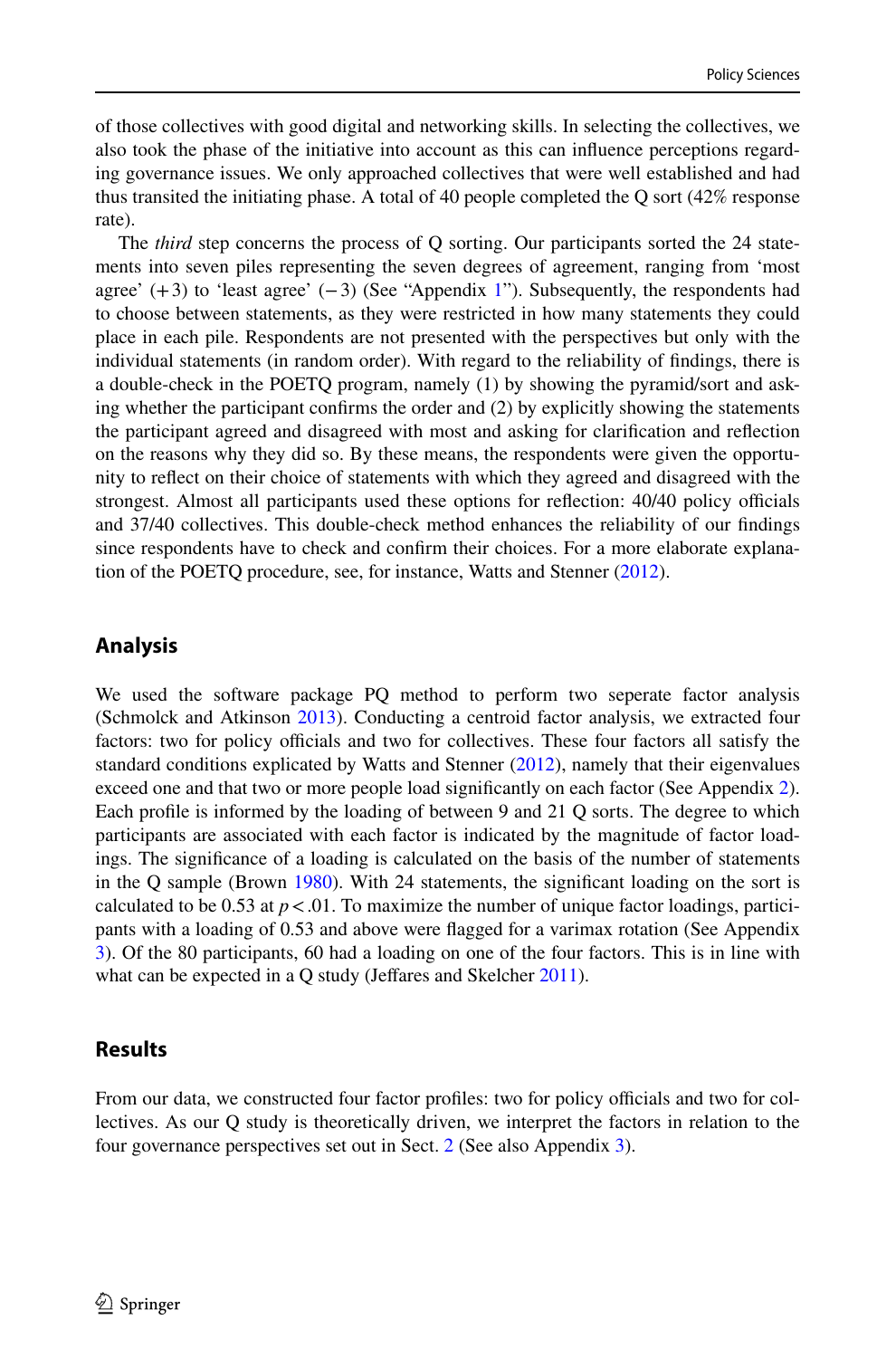## **Facilitators (21 policy officials significantly associated)**

The first profile identifies policy officials as Facilitators. For these policy officials, the role of government is in the background: they strongly support the self-governance perspective. They believe that non-interference is key to maintain collectives' feeling of ownership. This profle is refected by the characterizing statement '*collectives defne their preferred*  direction themselves and learn from one another (possibly supported by policy officials)' (s8). To facilitate this process of learning, Facilitators stress the connective role of policy officials (s15), thereby embracing some aspects of the network governance perspective. Although Facilitators broadly support the idea of self-governance and not controlling or hindering collectives  $(s16)$ , they give less priority to the idea of policy officials actively removing obstacles and barriers that hinder collectives (s20) and explicitly taking care that collectives are given the freedom to develop in the direction they desire (s24). The same goes for the network governance statements regarding actively encouraging collectives to open up to collaboration possibilities (s19) and playing a role in composing a set of behavioral rules to let parties know where they stand  $(s11)$ . Facilitators stress that policy officials should remain at a distance to allow collectives to make their own decisions and determine the rules of play (s4, s12). Consequently, they strongly disagree with the view, as stressed by the NPM perspective, that governments should relate to community-based collectives in a traditional or a business-like manner. Participant 25 explained: '*Then you take out the energy*.' Facilitators believe that it is not their job to keep control on what happens within collectives (s17) by, for example, formulating smart performance agreements to hold collectives accountable (s22, s6).

## **Networking Servants (9 policy officials significantly associated)**

The second profile identifies policy officials as Networking Servants. Networking Servants feel that their main task is to secure such public values as equality, democracy, and transparency in the collaboration process with collectives, as stressed by the TPA perspective. Participant 21 explains: '*It is important to always keep these three values in mind in order to remain trusted by residents and authorities. People expect this from us. If we let these values go, we become unreliable as a government*.' On the one hand, Networking Servants agree upon safeguarding public values (s1) and preventing the emergence of collectives from leading to undesirable solutions, such as exclusion and arbitrariness (s13)—statements that resemble the TPA perspective—they strongly disagree with statements from the same perspective that policy officials should act upon this in a top-down manner, with politicians playing a key role in defning the course of events (s17, s5, s21). As such, the Networking Servants' statement preferences reveal two dimensions within the theoretical perspective of TPA: a public values dimension and a top-down governance dimension.

Networking Servants furthermore support statements that come from the network governance perspective about involving other relevant parties in the network around collectives (s3, s15). Or as participant 15 explains: '*As a municipality, you have a reasonably good overview of what is happening in the city and who are active. By encouraging cooperation and bringing the right people into contact with one another, you strengthen initiatives*.'

Overall, the orientation of Networking Servants leans more toward the idea of safeguarding public values (TPA) and networking (network governance) than toward facilitating the direction that collectives have chosen (see Facilitators). They, for instance, give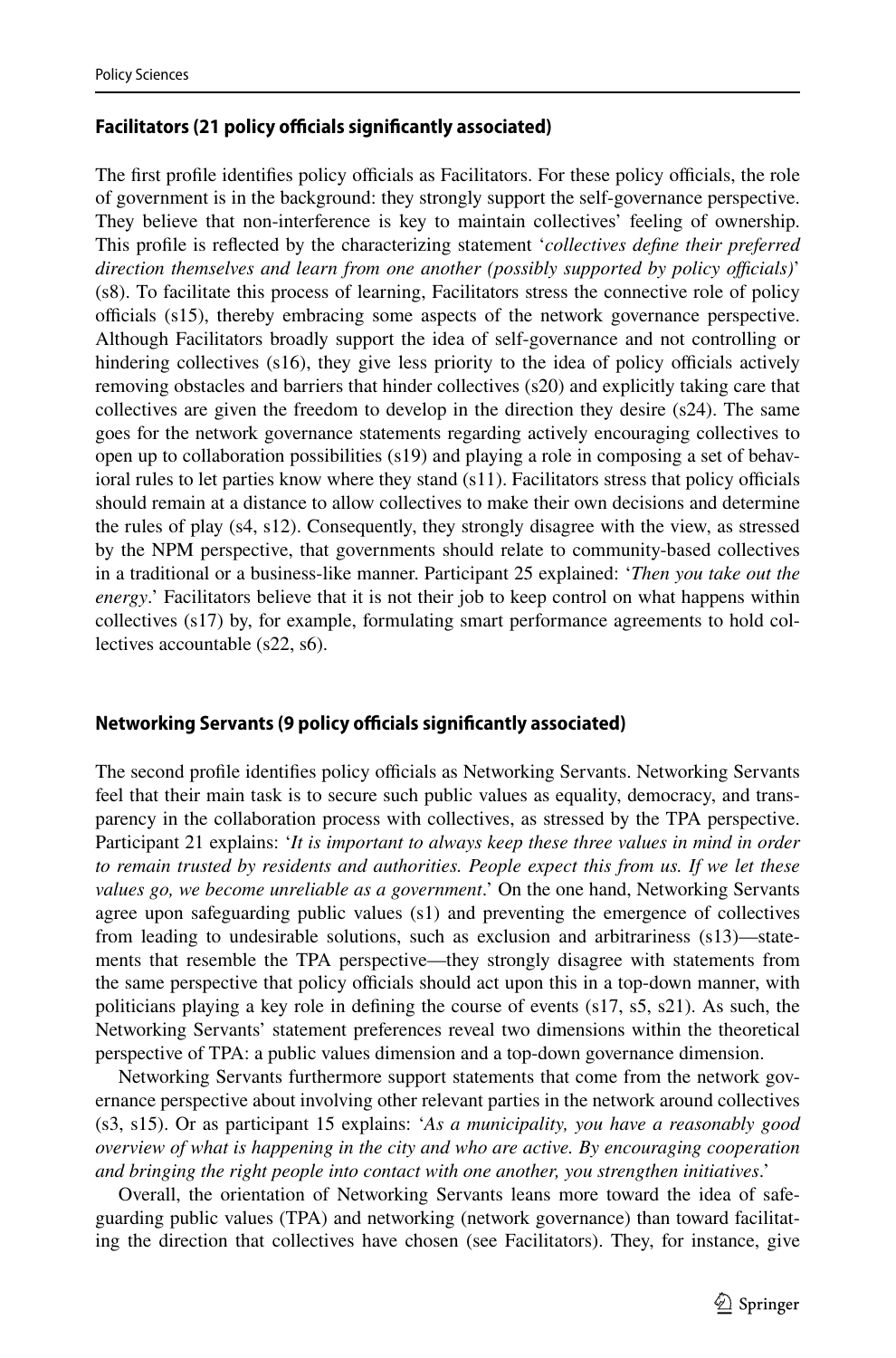less priority to self-governance statements such as keeping at an appropriate distance (s4) and not taking over collectives (s16), than the other three profles. They thus fnd an active stance more appropriate than their Facilitating colleagues. They share, however, the strong opposition to NPM control and performance criteria (s6). According to Networking Servants, this attitude of government harms (and possibly destroys) collectives' self-organizing capacity.

#### **Independents (16 collectives signifcantly associated)**

We labeled the frst profle of the collectives as Independents. Independents emphasize that policy officials predominantly should take care that collectives are given the freedom to develop in the direction they desire (s24). In their perception, this strongly contrasts with top-down and managerial government involvement. As collectives are dependent upon passion and energy, it is crucial to give them the freedom to set their own rules and steps (s8, s12). They strongly identify with the self-governance perspective, and in line with this, Independents show a clear dislike of political interference, as stressed by the TPA perspective (s5). Respondent 35 explains: '*Political interference can lead to demoralization; by involving the alderman, the process gets drawn into the political arena and this often results in a very laborious process*.' Other respondents stress the need for collectives to remain free of political opinions to maintain openness. Independents are further characterized by a strong dislike of most NPM statements, such as their idea of a business-like relationship between collectives and local governments (s22, s6, s10). They feel that the achievement-oriented society is preposterous. Instead, respondents indicate that collectives are often characterized by a focus on outcomes that are difficult to measure. Respondent 26 explains: '*Taking the work that we do into account, the words business and performance are two extremes that don't match. Performance and results are too often crucial in society, unfortunately. What we try to do is to break free and provide people with a sense of selfesteem, utility and welfare. These values are difcult to measure*.'

In combining statements from the network governance and the self-governance perspectives, the Independents correspond highly with the policy officials group, the Facilitators. Like the Facilitators, Independents take the view that the role of government should be to connect relevant parties and facilitate the process if needed (s15). Both groups also particularly dislike statements from the TPA and NPM perspectives. All in all, Independents want to be left alone as much as possible.

#### **Entrepreneurs (13 collectives signifcantly associated)**

We labeled the second profle of the collectives as Entrepreneurs. Entrepreneurs acknowledge the potential of an active and diverse involvement of policy officials, as long as collectives can defne their preferred direction themselves (s8). This profle is characterized by the statement (from the NPM perspective) that it is important to reward collectives when they contribute to achieving policy objectives (s2). Distinguishing between initiatives that are performing well and badly can help to further improve the quality of services. As exemplar, key participant 3 explains: '*It happens too often that initiatives that are already performing well are "taken for granted", whereas huge amounts of time and money are spent on new initiatives or badly performing ones.*' This also has advantages for governments themselves. Key participants indicate that collectives that are performing well save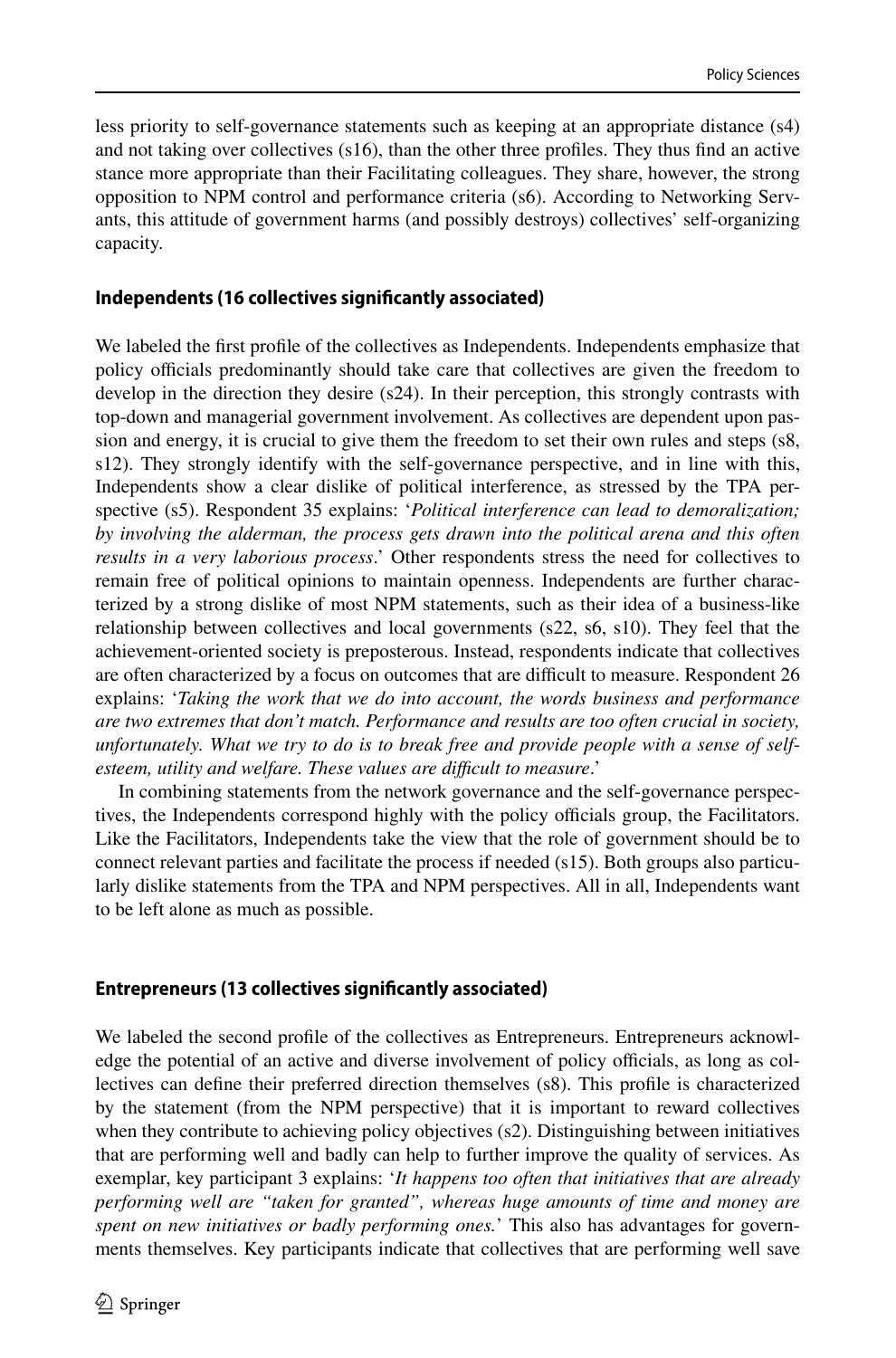the government money by eliminating and preventing certain problems. This second statement is the only statement from this perspective that is highly supported. For the rest, the NPM statements, in general, are rejected or prioritized less by both policy officials and collectives. Indeed, Entrepreneurs emphasize that they are not an executive agency of government policies.

Entrepreneurs endorse the statement from the self-governance perspective that policy officials should remove obstacles and barriers that hinder collectives  $(s20)$ , as well as the TPA statement on securing values such as equality, democracy and transparency (s1). They believe that policy officials should be unbiased in collaborating with collectives. It should be about more than who you know and who has a good marketing campaign; rather, it should be about genuine impact and content. This profle highlights again the two dimensions within the traditional perspective (the top-down dimension and the securing values and equity dimension). Entrepreneurs do not like traditional top-down TPA statements, such as checking municipal frameworks (s21), political involvement (s5), and keeping control of collectives (s17). Respondent 24 explains: '*A collective often arises from a sense of dissatisfaction with the current situation. Therefore, it is not desirable that the "current power" acts as judge or jury*' (R24). Moreover, Entrepreneurs disagree with the NPM statement on smart performance agreements for collectives (s22). They think that it is not only impossible to measure performance such as social cohesion, well-being, and prevention, but also that it is inappropriate.

Entrepreneurs combine statements from the Traditional, NPM (but only one!) and selfgovernance perspective. In contrast to other profles, Entrepreneurs fnd network governance less important in their relationship with policy officials. Being rather confident and active, they do not need government assistance for building and maintaining networks. Namely, maintaining and exploring contacts and networks is one of the defning characteristics of Entrepreneurs.

Table [3](#page-13-0) provides an overview of the main characteristics of the four profles and their connection to the theoretical perspectives.

# **Conclusion**

Our purpose was to explore the views of policy officials and community-based collectives on governance and examine the ways in which they difer. This exploration is very relevant in the light of the widespread political discourses advocating that communities care of their own local problems and public services, as well as the growth in the number of community-based collectives (see Nederhand and Van Meerkerk [2017](#page-20-18); Edelenbos and Van Meerkerk [2016](#page-19-26)). The question then is how we should respond to this trend; that is, which form of governance is appropriate for—and desired by—the actors involved? To explore this question, we used Q methodology in which we presented respondents with constructed statements on governance based on four governance perspectives: traditional public administration, New Public Management, network governance, and self-governance.

Our study shows that there are roughly two types of governance profles. The frst type perceives the 'ideal' governance relationship as one of 'pure' and somewhat radical selfgovernance. According to this profile, policy officials should not have direct involvement in collectives and keep their distance; the role of government should be to create favorable conditions for collectives. This type of governance is advocated by *Facilitators* and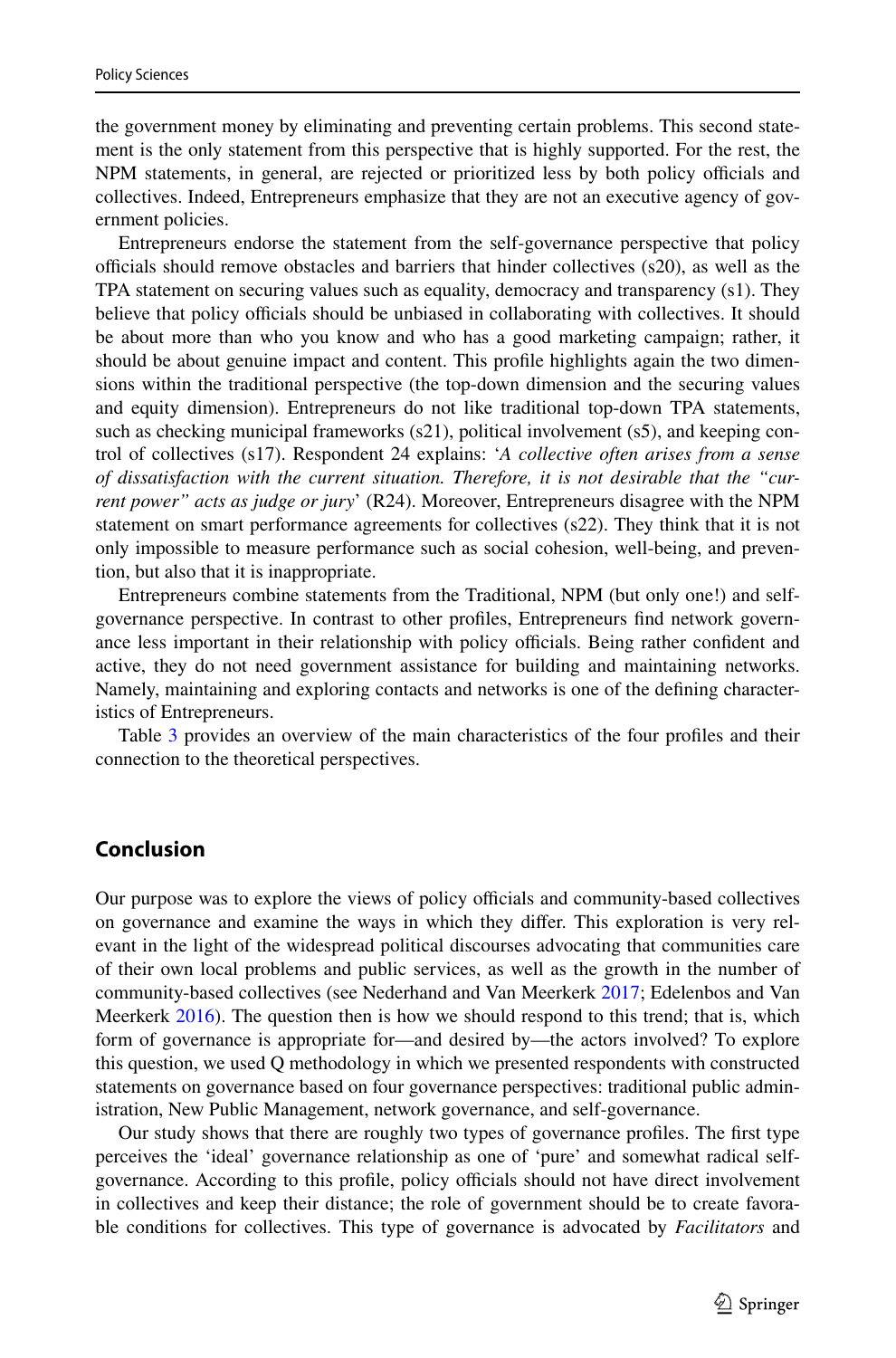<span id="page-13-0"></span>

|                                  | Theoretical perspective                                                 | View of relationship                                                                                                                                                                                                                                                           | Prescription for policy officials                                                                                                                                                                                                                                      |
|----------------------------------|-------------------------------------------------------------------------|--------------------------------------------------------------------------------------------------------------------------------------------------------------------------------------------------------------------------------------------------------------------------------|------------------------------------------------------------------------------------------------------------------------------------------------------------------------------------------------------------------------------------------------------------------------|
| Policy officials<br>Facilitators | Self-governance, but also network governance Governance as facilitation | Collectives define their own direction and rules-<br>of-play. Role of government is about connect-<br>ing relevant parties                                                                                                                                                     | Let collectives govern themselves. Be externally<br>parties and facilitate the collaboration process<br>Don't hinder or take over, only provide support<br>oriented in connecting collectives to relevant                                                              |
|                                  | Networking Servants TPA and network governance                          | Values such as equality, democracy and transpar-<br>ency are key in the governance approach<br>Governance as securing public values                                                                                                                                            | lead to exclusion and/or arbitrariness. Stimulate<br>Prevent undesirable situations and take an inclu-<br>Make sure the emergence of collectives does not<br>collectives at the same time in their efforts to<br>consult and connect to other parties<br>sive approach |
| Collectives                      |                                                                         |                                                                                                                                                                                                                                                                                |                                                                                                                                                                                                                                                                        |
| Independents                     | Self-governance, but also network governance                            | of-play. Government's role is more in the back-<br>Collectives define their own direction and rules-<br>ground and about connecting relevant parties<br>Governance as enabling                                                                                                 | simultaneously provide opportunities to connect<br>Take care that collectives are given the freedom<br>to develop in the direction they desire and<br>Pave the way to freedom and connectivity<br>relevant parties                                                     |
| Entrepreneurs                    | NPM, Self-governance, and TPA                                           | public values, on the one hand, and stimulates<br>collectives themselves. Government secures<br>The direction of development is outlined by<br>collectives with its reward system and by<br>Governance as active and mixed practice<br>eliminating barriers, on the other hand | Remove obstacles and barriers and reward collec-<br>Remove obstacles and reward good collectives<br>tives when they achieve policy objectives                                                                                                                          |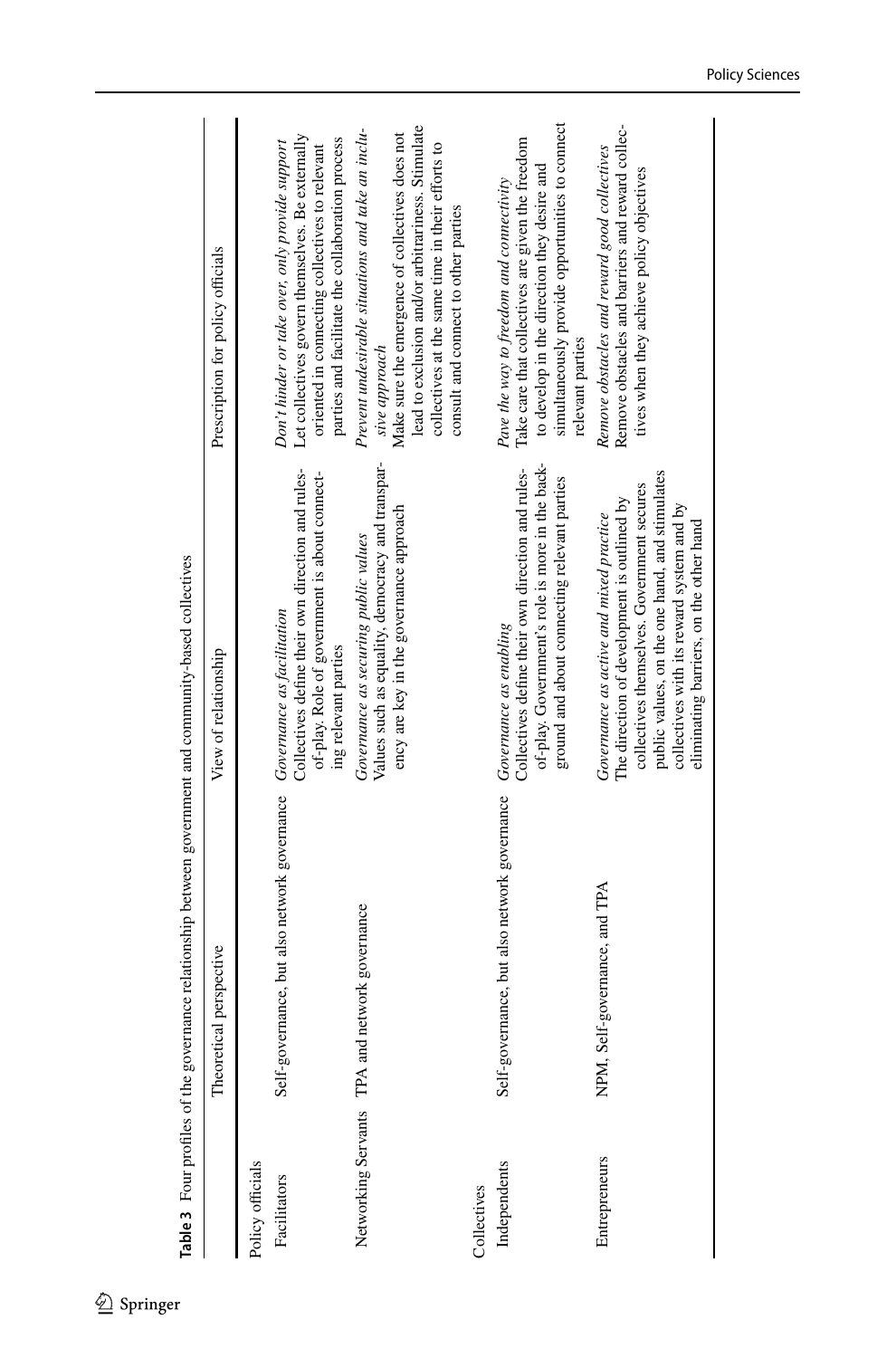*Independents*, and we have found this to be a prevalent profile among both policy officials and citizens.

The second type aims for the co-creation of public value and pursues a more direct and interactive relationship between government and community-based collectives. This type sees an important role for community-based collectives *within* the broader bounds of government policy. It is the role of government to ensure that the self-organizations remain aligned to a broader public interest; therefore, a more hands-on collaboration is preferred here. Government is seen as a partner or platform to help realize the societal ambitions of collectives. Although *Entrepreneurs* and *Networking Servants* advocate this type of governance, their precise focus difers. Entrepreneurs believe that their impact on the creation of public values may and, in fact, should be rewarded, whereas Networking Servants see their involvement more in connecting and taking a collaborative approach. Table [3](#page-13-0) shows the main characteristics of these profles.

#### **Limitations of the study**

The study does have several limitations. We derived the q sort statements from literature on governance. This has clear advantages and strengths (like the possibility to connect the resulting factors to the source of the statements, the governance perspectives), but it also has limitations. By using theoretical perspectives as our starting point, we run the risk of missing additional dimensions of the perceptions of our respondents on the issue. To partly obviate this efect and to ensure the compatibility of the statements with practitioners' experience, we conducted a pilot study. Another limitation has to do with the study of perceptions. Although the advantage of applying Q methodology is that it gains insight into practitioners' perceptions, it does not necessarily provide knowledge about how governance actually takes place in practice. It would, therefore, be good to follow up with comparative case studies, in which the diferent governance perspectives and their applications can be studied more in-depth and also in relation to diferent settings. Another limitation has to do with the context. This study was conducted among practitioners working on welfare policies and in collectives with a focus on welfare. Follow-up research could compare the governance perceptions in this 'soft' sector to a 'harder' sector, such as the energy sector, where talking about performance measurement may be more natural.

## **Refections**

Despites these limitations, we think we have highlighted an interesting and understudied topic in the governance and policy design literature. What becomes clear is that perceptions of both policy officials and community-based collectives differ about how government should respond to this new trend of self-organization, and in particular, about the primacy of the relationship. Whereas Facilitators and Independents favor the relatively light governance perspective of self-governance, with community-based collectives fnding their own way, Networking Servants and Entrepreneurs show a preference for a closer relationship in which ideas and policy instruments of all governance modes are mixed. While this research highlights interesting diferences in the governance approach that policy officials and collectives prefer the most, this research simultaneously shows that when it comes to the governance approach that is preferred the least, the profles show some striking similarities. That is all profles strongly reject the applicability of performance measurement and strong political involvement. It is clear that despite the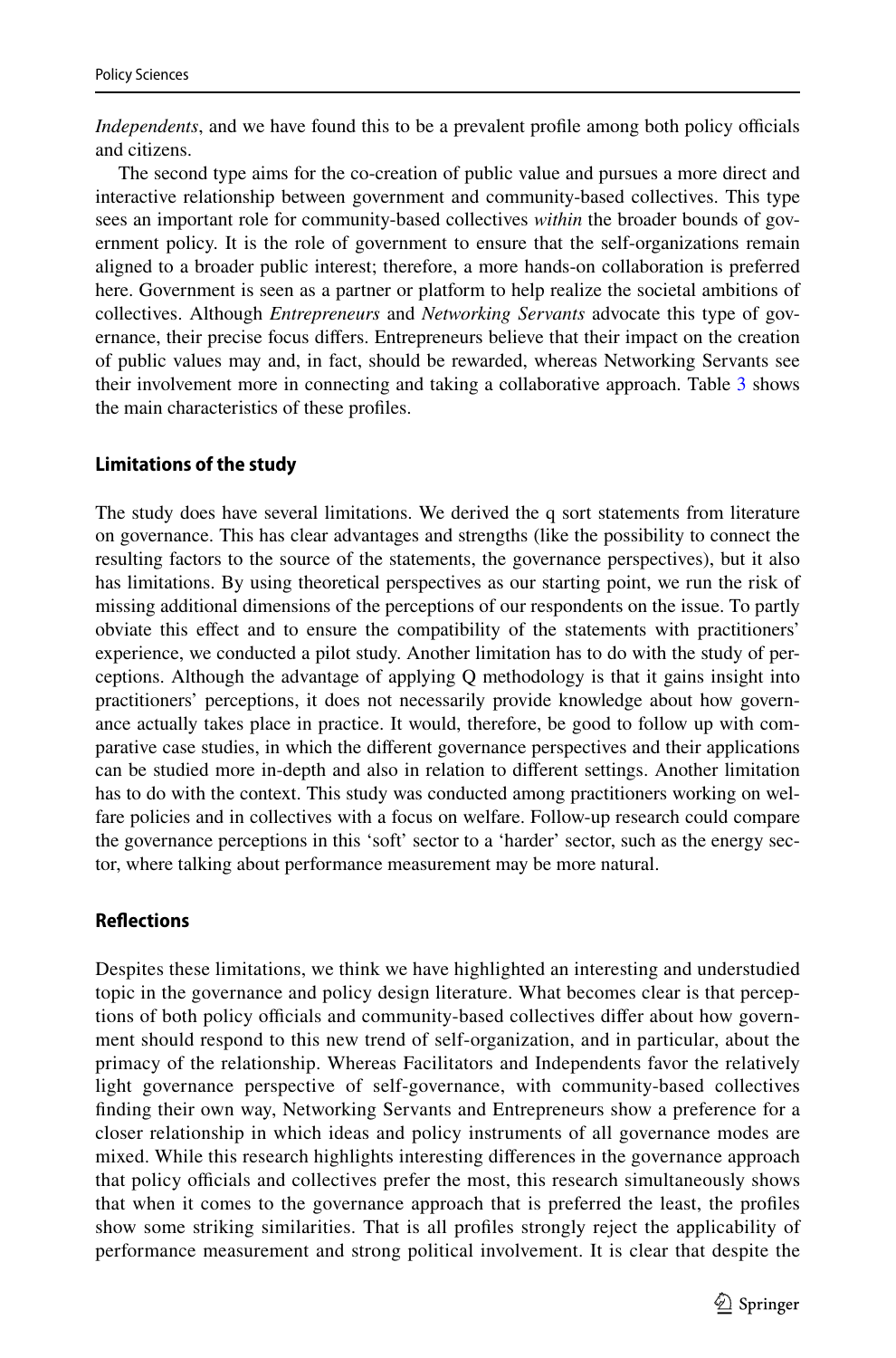more or less 'distant' way of governing the managerial idea of performance criteria does not resonate at all with both initiators of community-based collectives and with the policy officials. This should probably encourage thinking about policy instrument mixes to arrange the relation between governments and community-based collectives. Mixes that combine the management of objectives with mutual learning processes rather than the more 'associations of punishment' that are connected to the NPM toolkit (see Noordegraaf and Abma [2003;](#page-20-19) Stoker [2006\)](#page-20-20). When we are rethinking policy instrument mixes we then should also pay attention to perceptions of most respondents in relation to the traditional public administration perspective. Although participants seem to strongly support the underlying (public) values and principles such as preventing exclusion of groups, they are much more critical about the form in which these are sometimes pursued: statements regarding the dominant role of politicians and top-down steering were rejected. Collectives, for instance, feared the laborious process when something 'becomes political.' This resonates with the observation of some authors that strong political interference regarding content seems to be difcult to combine with new governance forms (see, for instance, Klijn and Skelcher [2007\)](#page-19-27). The rejection of political interference could point toward another role for politicians that matches the emphasis placed by respondents on the more traditional guarantee of fundamental democratic values (equal access, equal treatment, and so forth) rather than managerial interference. Thus, politicians would be more concerned with achieving a level playing feld, ensuring that self-organizations do not lead to undesired side-efects and exclusion.

By unraveling governance preferences, this research provides a frst step to inform and improve the process of policy design in contemporary states (Howlett [2009](#page-19-8), [2018\)](#page-19-12). This research suggests that the governance of community-based collectives calls for a design perspective that mixes the instruments and values of the more facilitating selfgovernance perspective with elements of the more traditional, managerial, and network perspectives.

**Open Access** This article is distributed under the terms of the Creative Commons Attribution 4.0 International License ([http://creativecommons.org/licenses/by/4.0/\)](http://creativecommons.org/licenses/by/4.0/), which permits unrestricted use, distribution, and reproduction in any medium, provided you give appropriate credit to the original author(s) and the source, provide a link to the Creative Commons license, and indicate if changes were made.

| - 1 | $-2$ | $-1$   | $\overline{\mathbf{0}}$ | $\mathbf{1}$ | $\overline{\mathbf{2}}$ | ર |
|-----|------|--------|-------------------------|--------------|-------------------------|---|
|     |      |        |                         |              |                         |   |
|     |      |        |                         |              |                         |   |
|     |      |        |                         |              |                         |   |
|     |      | $\sim$ |                         |              |                         |   |
|     |      |        |                         |              |                         |   |
|     |      |        |                         |              |                         |   |
|     |      |        |                         |              |                         |   |
|     |      |        |                         |              |                         |   |

## <span id="page-15-0"></span>**Appendix 1: Shape of the response grid**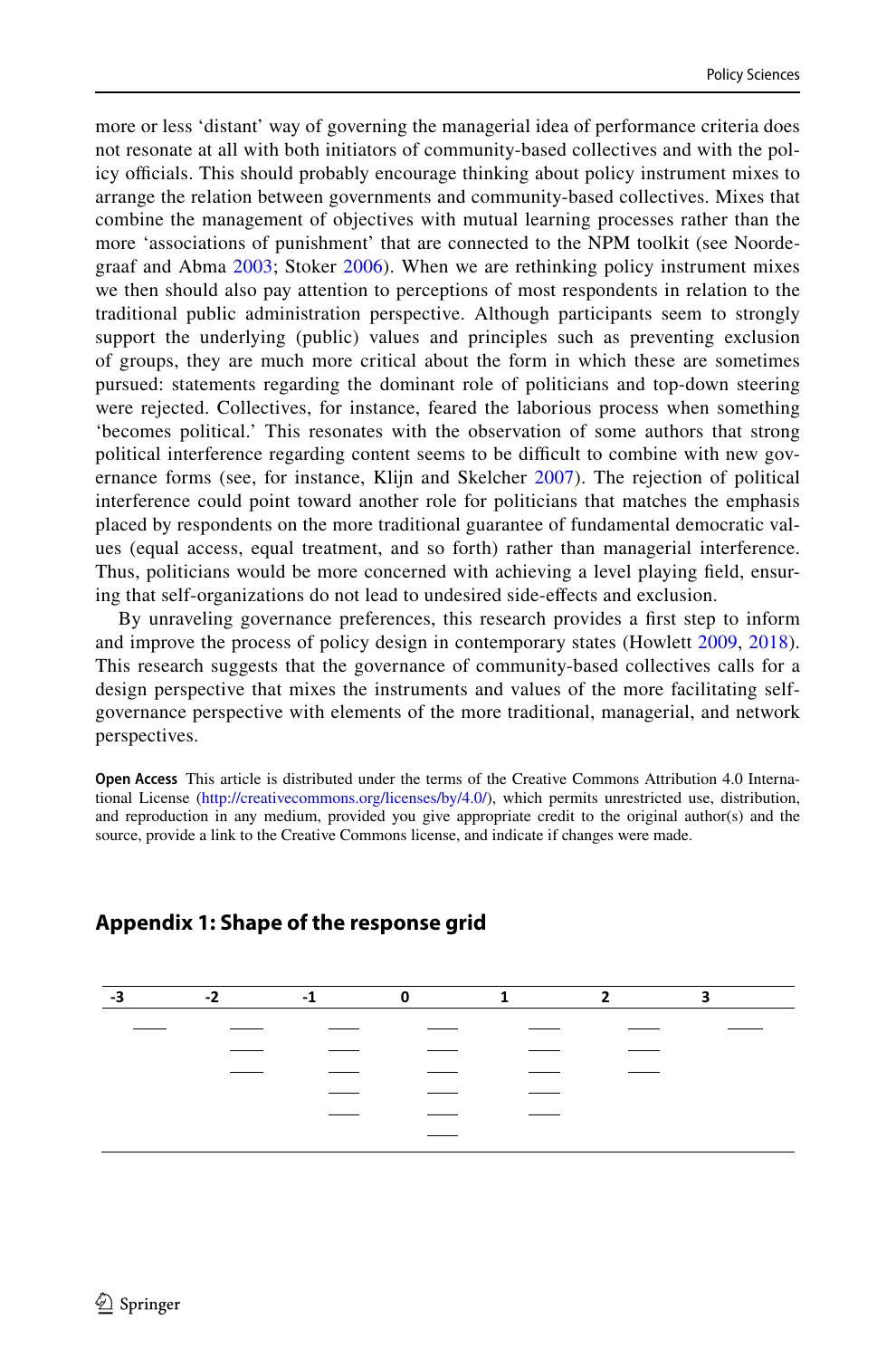# <span id="page-16-0"></span>Appendix 2: Factor loadings for Q sorts (40 policy officials and 40 **collectives)**

|                | Policy officials |                     | Collectives  |               |
|----------------|------------------|---------------------|--------------|---------------|
|                | Facilitators     | Networking Servants | Independents | Entrepreneurs |
| $\mathbf{1}$   | $-0.0300$        | 0.4772              | 0.6148       | 0.6518        |
| $\overline{2}$ | 0.7244X          | 0.1059              | 0.1394       | 0.5459X       |
| 3              | 0.8930X          | 0.0513              | 0.0367       | 0.8848X       |
| 4              | 0.5036           | 0.2795              | 0.1684       | 0.5650X       |
| 5              | 0.7195X          | 0.3525              | 0.3121       | 0.5991X       |
| 6              | 0.3742           | 0.5321X             | 0.7499X      | 0.3258        |
| $\overline{7}$ | 0.4031           | 0.5871X             | 0.1958       | 0.6416X       |
| $\,$ 8 $\,$    | 0.2258           | 0.4359              | 0.0310       | 0.7892X       |
| 9              | 0.6946X          | 0.3451              | 0.3485       | 0.1913        |
| 10             | 0.7625X          | 0.1799              | 0.3917       | 0.7485X       |
| 11             | 0.5642X          | 0.5161              | 0.2630       | 0.6046X       |
| 12             | 0.7371X          | 0.1947              | 0.4999       | 0.5773X       |
| 13             | 0.6646X          | 0.2258              | 0.4789       | $-0.0361$     |
| 14             | 0.3273           | 0.4699              | 0.4976       | 0.2913        |
| 15             | 0.7362X          | 0.2314              | 0.5409X      | 0.5058        |
| 16             | 0.5738           | 0.5388              | 0.1717       | 0.6731X       |
| 17             | 0.3135           | 0.8259X             | 0.5349X      | 0.5118        |
| 18             | 0.4666           | 0.6510X             | 0.1755       | 0.2545        |
| 19             | $0.6785\rm X$    | 0.1164              | 0.7498X      | 0.1984        |
| 20             | 0.5971X          | 0.5041              | 0.6066X      | 0.4961        |
| 21             | 0.2932           | 0.7034X             | 0.5641X      | 0.1933        |
| 22             | 0.5375X          | 0.2318              | 0.7463X      | 0.2187        |
| 23             | $-0.2831$        | 0.4095              | 0.6236X      | 0.4487        |
| 24             | 0.3016           | 0.1680              | 0.3167       | 0.7373X       |
| $25\,$         | 0.8166X          | 0.1117              | 0.6384X      | 0.4832        |
| 26             | 0.7144X          | $-0.2896$           | 0.5587X      | 0.1078        |
| 27             | 0.4068           | 0.4961              | 0.0793       | 0.4975        |
| $28\,$         | 0.2342           | 0.6546X             | 0.5048       | 0.2828        |
| 29             | 0.6883X          | 0.1398              | 0.3781       | 0.5982X       |
| 30             | 0.4096           | 0.5585X             | 0.3197       | 0.6249X       |
| 31             | $-0.0246$        | 0.5081              | 0.7619X      | 0.4604        |
| 32             | 0.6152X          | 0.4565              | 0.5511X      | $-0.1542$     |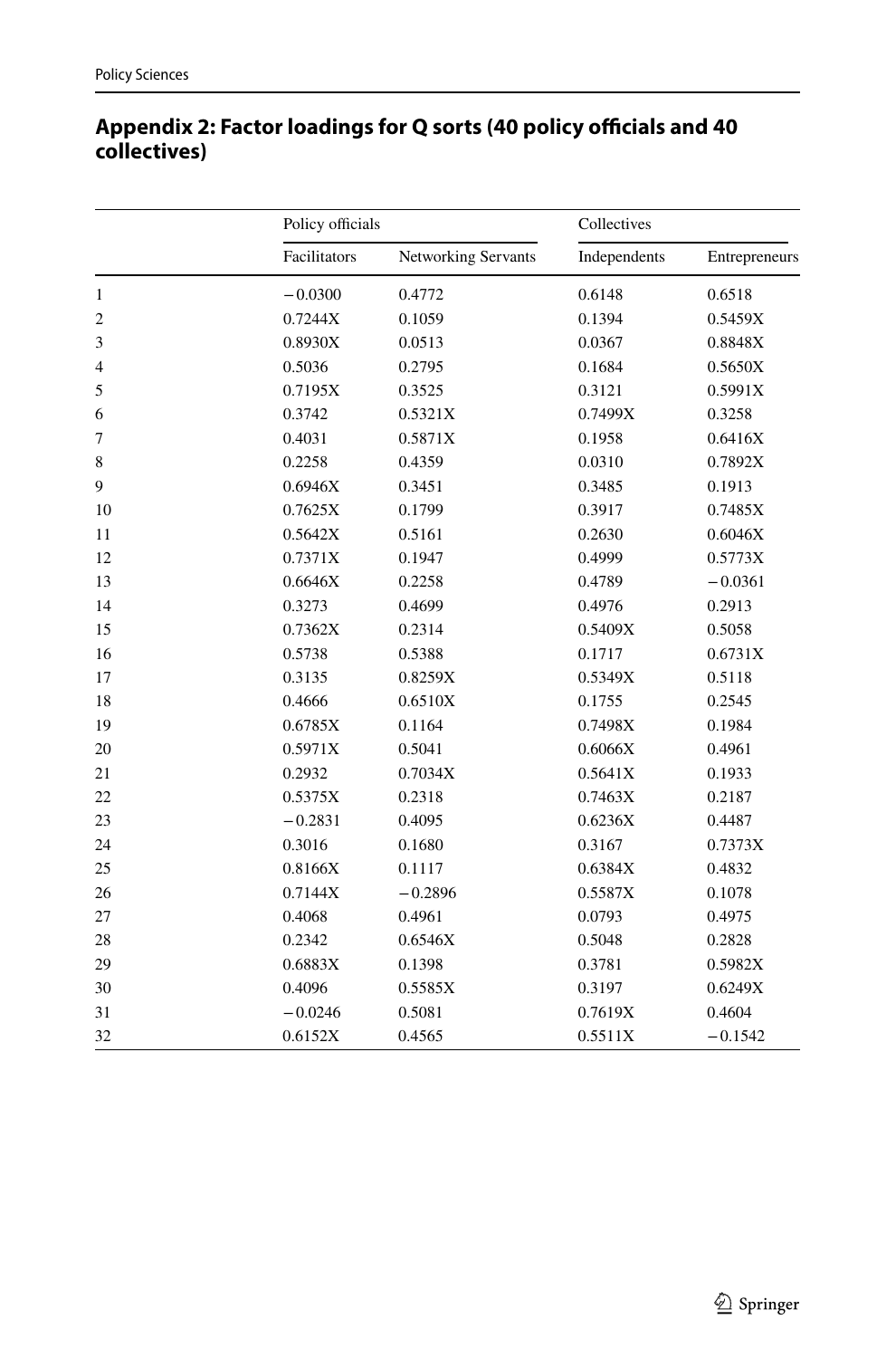|                      | Policy officials |                            | Collectives  |               |
|----------------------|------------------|----------------------------|--------------|---------------|
|                      | Facilitators     | <b>Networking Servants</b> | Independents | Entrepreneurs |
| 33                   | 0.0204           | 0.5261X                    | 0.5311X      | 0.5060        |
| 34                   | 0.6814X          | 0.1745                     | 0.5136X      | 0.2811        |
| 35                   | 0.6656X          | 0.4720                     | 0.6924X      | 0.2492        |
| 36                   | 0.6822X          | 0.2499                     | 0.5000       | 0.3162        |
| 37                   | 0.5649X          | 0.0158                     | 0.3289       | 0.3131        |
| 38                   | 0.8853X          | 0.1933                     | 0.0431       | 0.5235        |
| 39                   | 0.0117           | 0.5463X                    | 0.2649       | 0.0277        |
| 40                   | 0.5066           | 0.4459                     | 0.7421X      | 0.2842        |
| Explained variance % | 32               | 18                         | 23           | 23            |
| Eigenvalue           | 16.15            | 3.63                       | 15.70        | 2.91          |

X indicates results fagged for varimax rotation

# <span id="page-17-0"></span>**Appendix 3: Factor arrays for Q sample of statements**

| Statement                                                                                                                                                       | Factor score     |                                     |                |                            |  |
|-----------------------------------------------------------------------------------------------------------------------------------------------------------------|------------------|-------------------------------------|----------------|----------------------------|--|
|                                                                                                                                                                 | Policy officials |                                     | Collectives    |                            |  |
|                                                                                                                                                                 |                  | Facilitators Networking<br>Servants |                | Independents Entrepreneurs |  |
| In the collaboration process between policy<br>officials and collectives, it is important to                                                                    |                  |                                     |                |                            |  |
| 1  secure public values such as equality,<br>democracy and transparency (P1)                                                                                    | $\mathbf{0}$     | 3                                   | 1              | $\overline{2}$             |  |
| 2 reward collectives when they contribute<br>to achieving policy objectives (P2)                                                                                | $\Omega$         | $-1$                                | $\Omega$       | 3                          |  |
| 3  arrange consultations between policy<br>officials, collectives and other relevant stake-<br>holders $(P3)$                                                   | 1                | $\mathfrak{2}$                      | $\Omega$       | 1                          |  |
| 4 remain at a distance to let collectives<br>make their own decisions (P4)                                                                                      | 1                | $-1$                                | 1              | $\mathbf{0}$               |  |
| 5  let politicians play a key role in defining<br>the direction (P1)                                                                                            | $-2$             | $-2$                                | $-3$           | $-2$                       |  |
| 6  determine clear performance criteria to<br>hold collectives accountable (P2)                                                                                 | $-2$             | $-2$                                | $-2$           | $-1$                       |  |
| 7 let politicians and policy officials<br>determine, together with collectives and<br>their potential partner organizations, how to<br>support collectives (P3) | $\mathbf{0}$     | 1                                   | $\Omega$       | 1                          |  |
| 8 let collectives define their preferred<br>direction themselves and learn from one<br>another (possibly supported by policy<br>officials) (P4)                 | 3                | 1                                   | $\overline{2}$ | $\overline{2}$             |  |
| 9 acknowledge that impartiality and the<br>public interest come first (P1)                                                                                      | 1                | 1                                   | $\mathbf{0}$   | 1                          |  |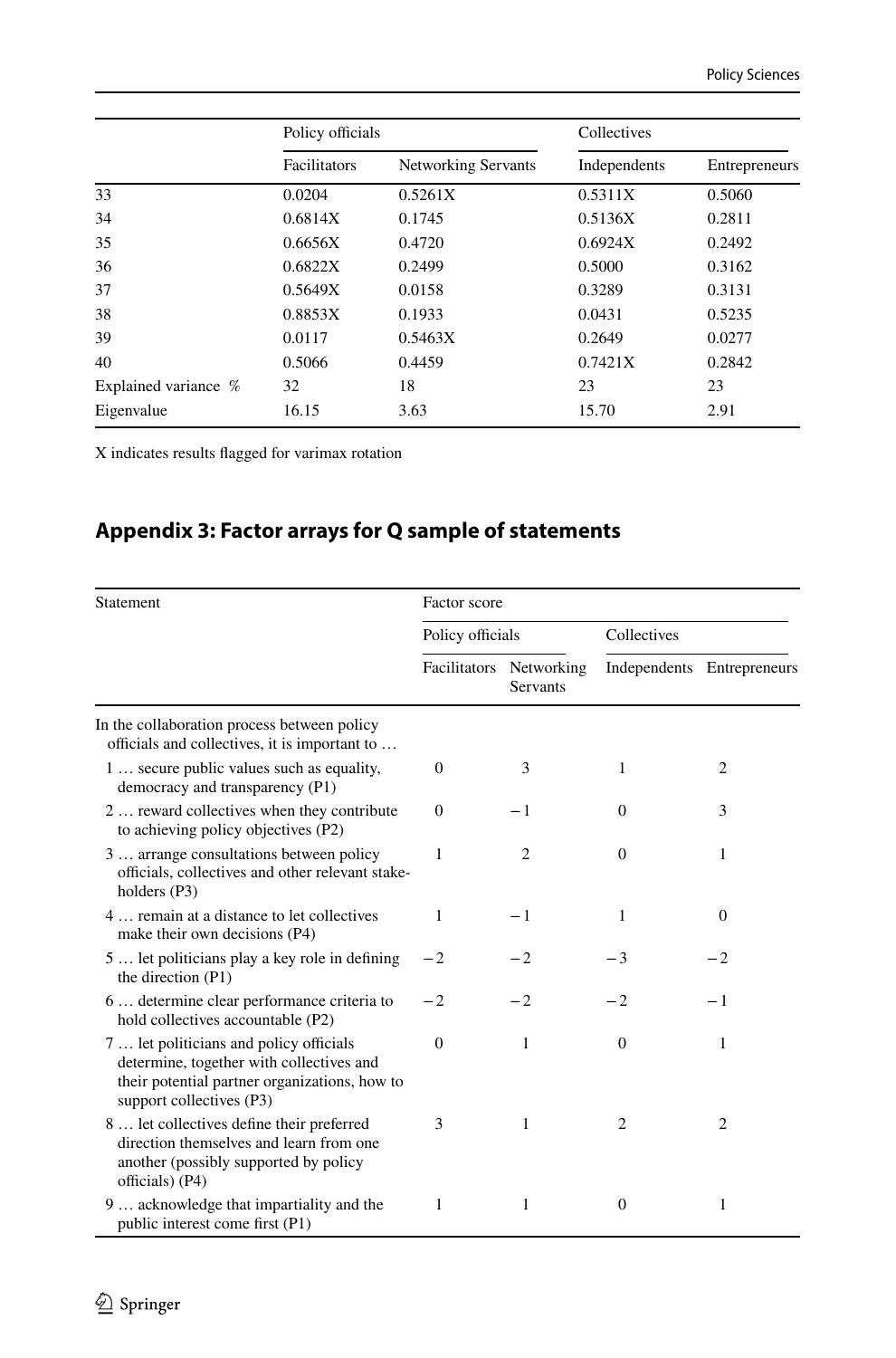| Statement                                                                                                                          | Factor score     |                        |                |                            |  |
|------------------------------------------------------------------------------------------------------------------------------------|------------------|------------------------|----------------|----------------------------|--|
|                                                                                                                                    | Policy officials |                        | Collectives    |                            |  |
|                                                                                                                                    | Facilitators     | Networking<br>Servants |                | Independents Entrepreneurs |  |
| 10  characterize the collaboration process<br>by a business-like relationship (P2)                                                 | $-1$             | $-1$                   | $-2$           | $-1$                       |  |
| 11  compose a set of mutually agreed rules<br>of behaviour, so that parties know where<br>they stand (P3)                          | $\overline{0}$   | $\overline{0}$         | $\overline{0}$ | $-1$                       |  |
| 12 let collectives determine the rules of<br>play, and policy officials help where needed<br>(P4)                                  | $\overline{2}$   | $\mathbf{0}$           | $\overline{c}$ | $\mathbf{0}$               |  |
| Policy officials should predominantly                                                                                              |                  |                        |                |                            |  |
| 13 prevent the emergence of collectives<br>from leading to undesirable situations (such<br>as exclusion, arbitrariness, etc.) (P1) | $-1$             | $\overline{2}$         | $\overline{0}$ | $\boldsymbol{0}$           |  |
| 14  gain insight into the final performance<br>and impact of collectives (P2)                                                      | $-1$             | $-1$                   | $-1$           | 1                          |  |
| 15  connect relevant parties to one another<br>and facilitate the collaboration process<br>where needed (P3)                       | $\overline{2}$   | $\overline{2}$         | 2              | $\overline{0}$             |  |
| 16  not hinder or take over collectives, they<br>are self-steering (P4)                                                            | $\overline{2}$   | $\Omega$               | $\mathbf{1}$   | $\mathbf{1}$               |  |
| 17  keep a good view and control on what<br>happens within collectives (P1)                                                        | $-3$             | -3                     | $-1$           | $-3$                       |  |
| 18  encourage collectives to be transparent<br>about their performance (P2)                                                        | $-1$             | $\mathbf{0}$           | $-1$           | 0                          |  |
| 19  encourage collectives to open up to col-<br>laboration possibilities (P3)                                                      | $\boldsymbol{0}$ | $\mathbf{1}$           | $\mathbf{1}$   | $-1$                       |  |
| 20  remove obstacles and barriers that<br>hinder collectives (P4)                                                                  | $\mathbf{1}$     | $\overline{0}$         | $\mathbf{1}$   | $\mathbf{2}$               |  |
| 21  check that nothing is done that conflicts<br>with municipal frameworks (P1)                                                    | $-1$             | $-2$                   | $-1$           | $-2$                       |  |
| 22  stimulate collectives by formulating<br>smart performance agreements (P2)                                                      | $-2$             | $-1$                   | $-2$           | $-2$                       |  |
| 23  work together with collectives and their<br>partners to realize public goals (P3)                                              | $\mathbf{0}$     | 1                      | $-1$           | $-1$                       |  |
| 24  take care that collectives are given the<br>freedom to develop in the direction they<br>desire $(P4)$                          | 1                | $\mathbf{0}$           | 3              | 0                          |  |

# **References**

<span id="page-18-2"></span>Agranof, R., & McGuire, M. (2001). Big questions in public network management research. *JPART, 11,* 295–326.

<span id="page-18-1"></span>Bartels, K. P. R. (2013). Public encounters: The history and future of face-to-face contact between public professionals and citizens. *Public Administration, 91*(2), 469–483.

<span id="page-18-0"></span>Bekkers, V., Edelenbos, J., Nederhand, J., Steijn, B., Tummers, L., & Voorberg, W. (2014). The social innovation perspective in the public sector: Co-creation, self-organization and meta-governance. In J.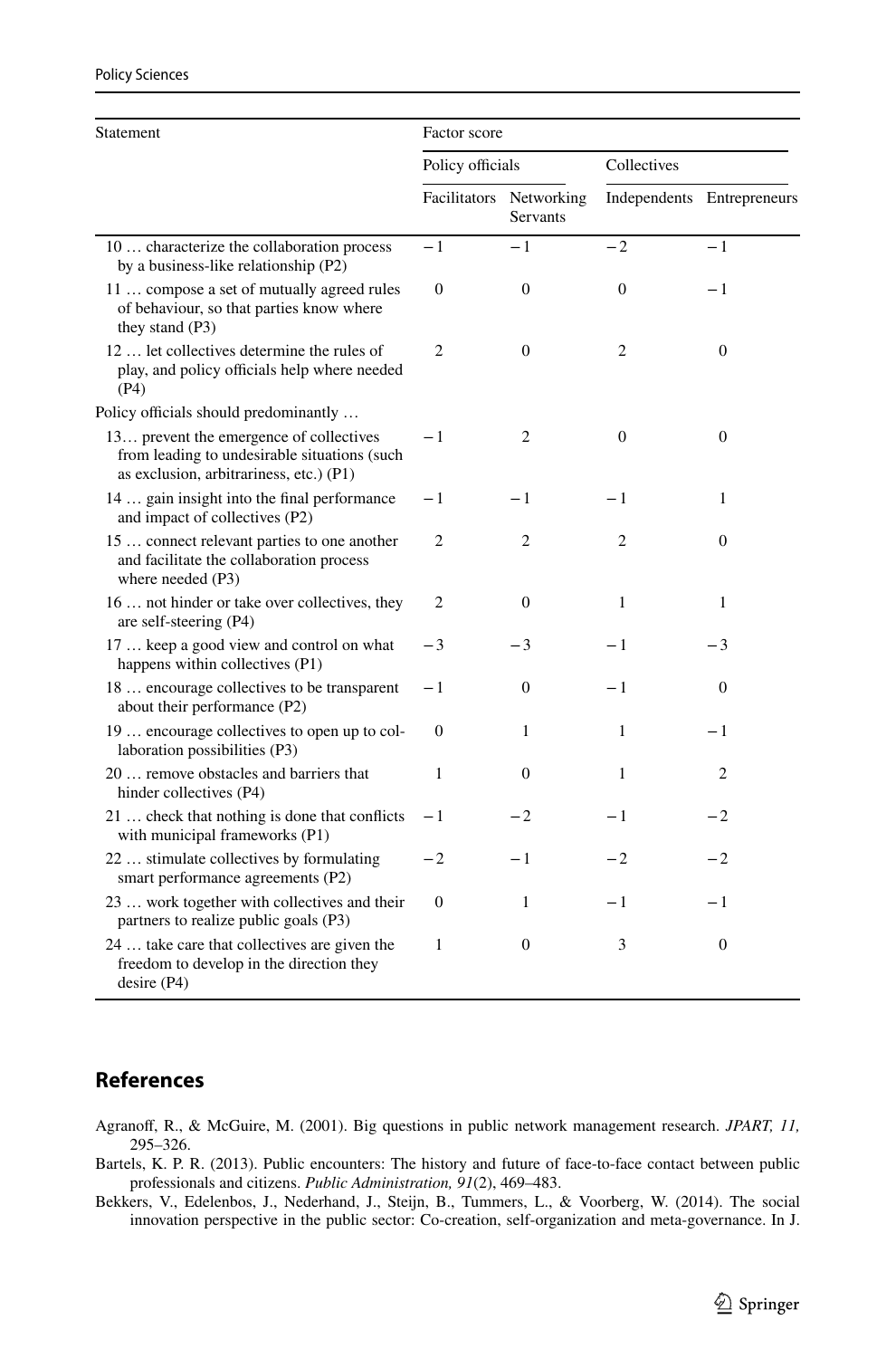Edelenbos, V. Bekkers, & B. Steijn (Eds.), *Innovation in the public sector: Linking capacity and leadership*. London: Palgrave McMillan.

- <span id="page-19-16"></span>Bourgon, J. (2011). *A new synthesis of public administration: Serving in the twenty-frst century*., Queen's Policy Studies Montreal: McGill-Queen's University Press.
- <span id="page-19-10"></span>Bressers, H. T. A., & O'Toole, L. J. (2005). Instrument selection and implementation in a networked context. In P. Eliadis, M. Hill, & M. Howlett (Eds.), *Designing government: From instruments to governance*. Montreal: McGill-Queen's University Press.
- <span id="page-19-15"></span>Brown, S. R. (1980). *Political subjectivity: Applications of Q methodology in political science*. New Haven, CT: Yale University Press.
- <span id="page-19-7"></span>Considine, M. (2001). *Enterprising states: The pubic management of welfare-to-work*. Cambridge: Cambridge University Press.
- <span id="page-19-4"></span>De Moor, T. (2015). *The Dilemma of the commoners. Understanding the use of common-pool resources in long-term perspective*. New York: Cambridge University Press.
- <span id="page-19-13"></span>Denters, S. A. H. (2016). Community self-organization: Potentials and pitfalls. In J. Edelenbos & I. van Meerkerk (Eds.), *Critical refections on interactive governance. Self-organization and participation in public governance* (pp. 337–351). Cheltenham: Edward Elgar.
- <span id="page-19-17"></span>Dror, Y. (1968). *Policy making re-examined*. San Francisco: Chandler.
- <span id="page-19-25"></span>Dryzek, J. S., & Berejikian, J. (1993). Reconstructive democratic theory. *American Political Science Review, 87,* 48–60.
- <span id="page-19-23"></span>Durning, D., & Osuna, W. (1994). Policy analysts' roles and value orientations: An empirical investigation using Q methodology. *Journal of Policy Analysis and Management, 13,* 629–657.
- <span id="page-19-21"></span>Durose, C., van Hulst, M., Jeffares, S., Escobar, O., Agger, A., & de Graaf, L. (2015). Five ways to make a diference: Perceptions of practitioners working in urban neighborhoods. *Public Administration Review, 76*(4), 576–586.
- <span id="page-19-6"></span>Edelenbos, J., Klok, P. J., & van Tatenhove, J. (2009). The institutional embedding of interactive policy making. Insights from a comparative research based on eight interactive projects in the Netherlands. *American Review of Public Administration, 39,* 125–148.
- <span id="page-19-26"></span>Edelenbos, J., & Van Meerkerk, I. (Eds.). (2016). Critical refections on interactive governance. In *Selforganization and participation in public governance*. Cheltenham, UK: Edward Elgar.
- <span id="page-19-1"></span>Edelenbos, J., van Meerkerk, I. F., & Schenk, T. (2018). The evolution of community self-organization in interaction with government institutions: Cross-case insights from three countries. *American Review of Public Administration, 48*(1), 52–66.
- <span id="page-19-11"></span>Eliadis, P., Hill, M., & Howlett, M. (2005). *Designing government: From instruments to governance*. Montreal: McGill-Queen's University Press.
- <span id="page-19-0"></span>Eriksson, K. (2012). Self-service society: Participative politics and new forms of governance. *Public Administration, 90*(3), 685–698.
- <span id="page-19-2"></span>Gofen, A. (2015). Citizens' entrepreneurial role in public service provision. *Public Management Review, 17*(3), 404–424.
- <span id="page-19-14"></span>Hajer, M. (2003). Policy without polity? Policy analysis and the institutional void. *Policy Sciences, 36,* 175–195.
- <span id="page-19-3"></span>Healey, P. (2015). Citizen-generated local development initiative: Recent English experience. *International Journal of Urban Sciences, 19*(2), 109–118.
- <span id="page-19-18"></span>Hood, C. (1991). A public management for all seasons. *Public Administration, 69*(1), 3–19.
- <span id="page-19-19"></span>Howlett, M. (2000). Managing the hollow state: Procedural policy instruments and modern governance. *Canadian Public Administration, 43*(4), L 412–31.
- <span id="page-19-8"></span>Howlett, M. (2009). Governance modes, policy regimes and operational plans: A multi-level nested model of policy instrument choice and policy design. *Policy Sciences, 42,* 73–89.
- <span id="page-19-9"></span>Howlett, M. (2014). From the old to the new policy design: Design thinking beyond markets and collaborative governance. *Policy Sciences, 47*(3), 187–207.
- <span id="page-19-12"></span>Howlett, M. (2018). Selecting substantive and procedural tools in public policymaking. In M. Howlett & I. Mukherjee (Eds.), *Routledge handbook of policy design*. New York: Routledge.
- <span id="page-19-22"></span>Jefares, S., & Skelcher, C. (2011). Democratic subjectivities in network governance: A Q methodology study of English and Dutch public managers. *Public Administration, 89,* 1253–1273.
- <span id="page-19-5"></span>Kleinhans, R. (2017). False promises of co-production in neighbourhood regeneration: The case of Dutch community enterprises. *Public Management Review*. <https://doi.org/10.1080/14719037.2017.1287941>.
- <span id="page-19-20"></span>Klijn, E. H., & Koppenjan, J. (2016). Governance networks in the public sector. Oxon: Routledge.
- <span id="page-19-27"></span>Klijn, E. H., Skelcher, C. (2007). Democracy and governance networks: compatible or not? *Public Administration*, *85*(3), 587–608.
- <span id="page-19-24"></span>Klijn, E. H., Van Twist, M., Van der Steen, M., & Jefares, S. (2016). Public managers, media infuence, and governance: Three research traditions empirically explored. *Administration Society*, *48*(9), 1036–1058.